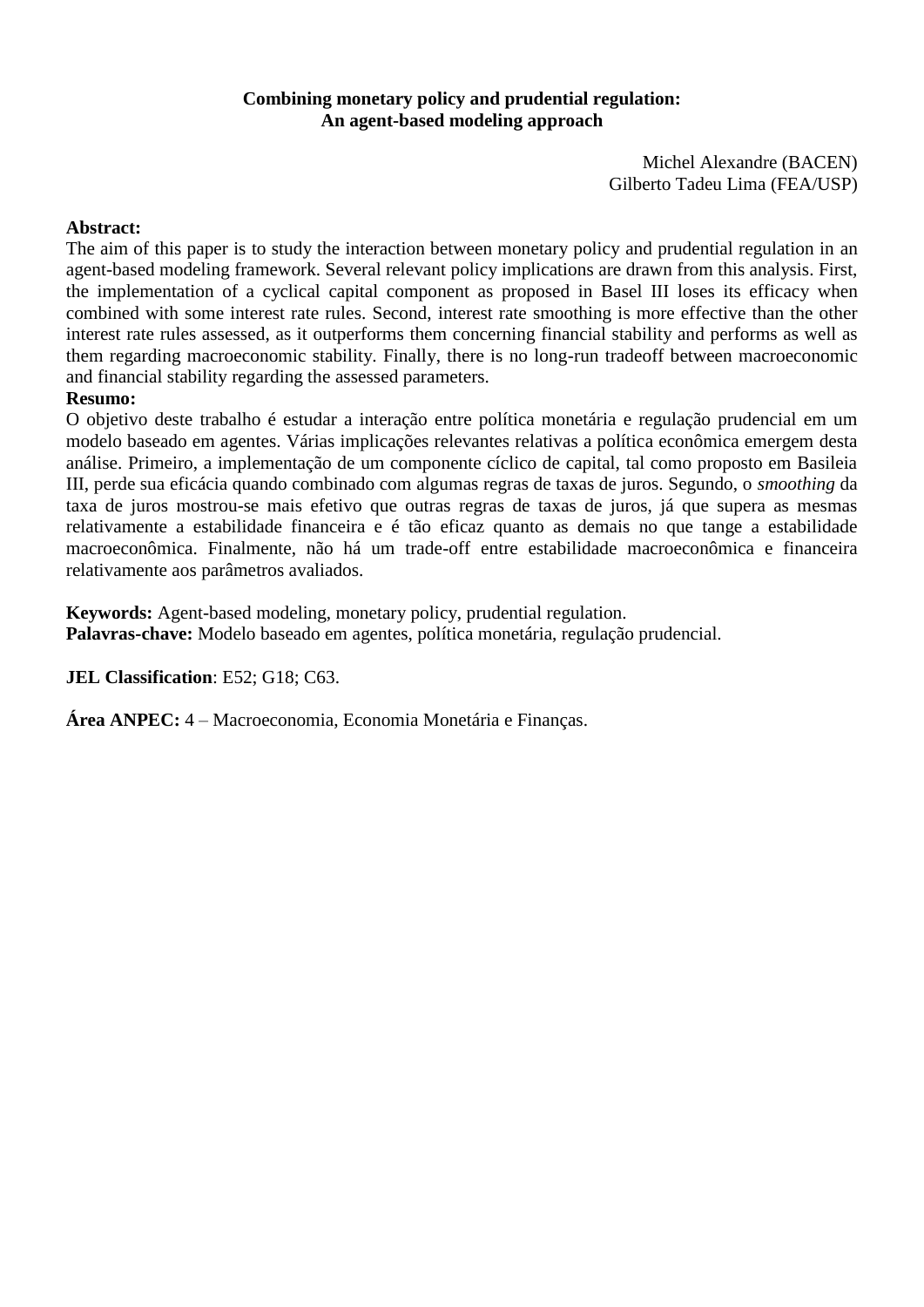# **1. Introduction**

 $\overline{a}$ 

The 2008 financial crisis promoted a revival of the debate on the interaction between the real and financial sectors. Although some arguments, as the financial accelerator proposed by Bernanke and Gertler (1995), had already pointed out the existence of transmission channels from one sector to another, the crisis suggested that such interlinks could be much more complex than initially thought. It left clear that small disturbances in one sector, through essentially nonlinear relationships, could be amplified and spread across both. Indeed, although the turmoil had its roots in U.S. subprime crisis, it has crossed the border of the financial sector, bringing heavy losses to the real economy.

Before the crisis, the reigning view concerning macroeconomic policy was that monetary policy and prudential regulation could pursue their goals – macroeconomic and financial stability, respectively – acting independently, without any need of coordination. According to this dominant paradigm, a monetary policy based on inflation targeting and flexible exchange rates and a financial regulation grounded on microprudential measures would accomplish their objectives (Canuto and Cavallari, 2013).

More recently, the balance started to be tipped in favor of a more harmonious interaction between monetary policy and prudential regulation. In fact, through linkages between real and financial variables, one policy may affect the other's target, sometimes in an undesirable way. For instance, by pursuing macroeconomic stabilization in a recession scenario, monetary policy may reduce the interest rate. However, low interest rates may lead to less banks' incentive to monitor borrowers, over-leverage in banks and the bearing of higher risks by agents in order to achieve higher returns, bringing threats to financial stability (IMF, 2013). Hence, the stand-alone execution of policies may lead to unsatisfactory outcomes.

To handle this issue of policy coordination, existing macroeconomic models should be endowed with an attribute which proved to be important in the last crisis: the ability to tackle with nonlinear interdependencies between real and financial variables. In the case of *Dynamic Stochastic General Equilibrium* (DSGE)-type models, the main workhorse of most central banks, this is done through the incorporation of financial frictions (BCBS, 2012). This allows the study of optimal combinations between monetary policy and prudential regulation within the DSGE framework, as has been done recently by some researchers (e.g., Agénor et al., 2013; Beau et al., 2011; Goodhart et al., 2013; Lambertini et al., 2013).

Nonetheless, DSGE models have some inherent characteristics which limit their usefulness to the assessment of policy actions. As discussed above, a key element to grasp the occurrence of crashes is the understanding of nonlinear feedbacks among financial and real variables. Nevertheless, the incorporation of nonlinearities in DSGE models is quite limited, as they are usually solved through log-linearization around a unique steady state. Furthermore, the embodying of some endogenous elements responsible for the propagation of the crisis, as irrational behavior and inefficient markets, is hard in DSGE models, due to their assumption of forward-looking rational behavior (Canuto and Cavallari, 2013). Indeed, in these models, the risk is brought in by exogenous shocks. Additionally, the hypothesis of perfect rationality and optimizing behavior is even more unrealistic during crisis, as these abilities depend on historical relationships which no longer hold (Bookstaber, 2012).

Another strategy has been the development of new approaches. One of the most promising alternative approaches is the *Agent Based* (AB) modeling. <sup>1</sup> AB modeling conceives the economy as a *complex system*, defined by the presence of *emergent properties*, that is, an aggregate behavior remarkably distinct from the simple extrapolation of units' behavior (Krugman, 1996). In the AB modeling framework, agents (consumers, firms etc.) are rationally limited computational entities. They interact with each other following simple behavioral rules, giving rise to nonlinear patterns. Such rules, grounded on incentives and information, may evolve according to their *fitness* – the payoff they provide to the agents adopting them. In this case, the model is called *evolutionary*. Once the initial conditions and parameters of the model are established, the modeler can observe how the system evolves over time.

 $1$  By AB models we are referring to computational agent-based models. There are also models of heterogeneous interacting agents, solvable analytically through technics coming from statistical physics or Markov chains (Gallegatti and Kirman, 2012).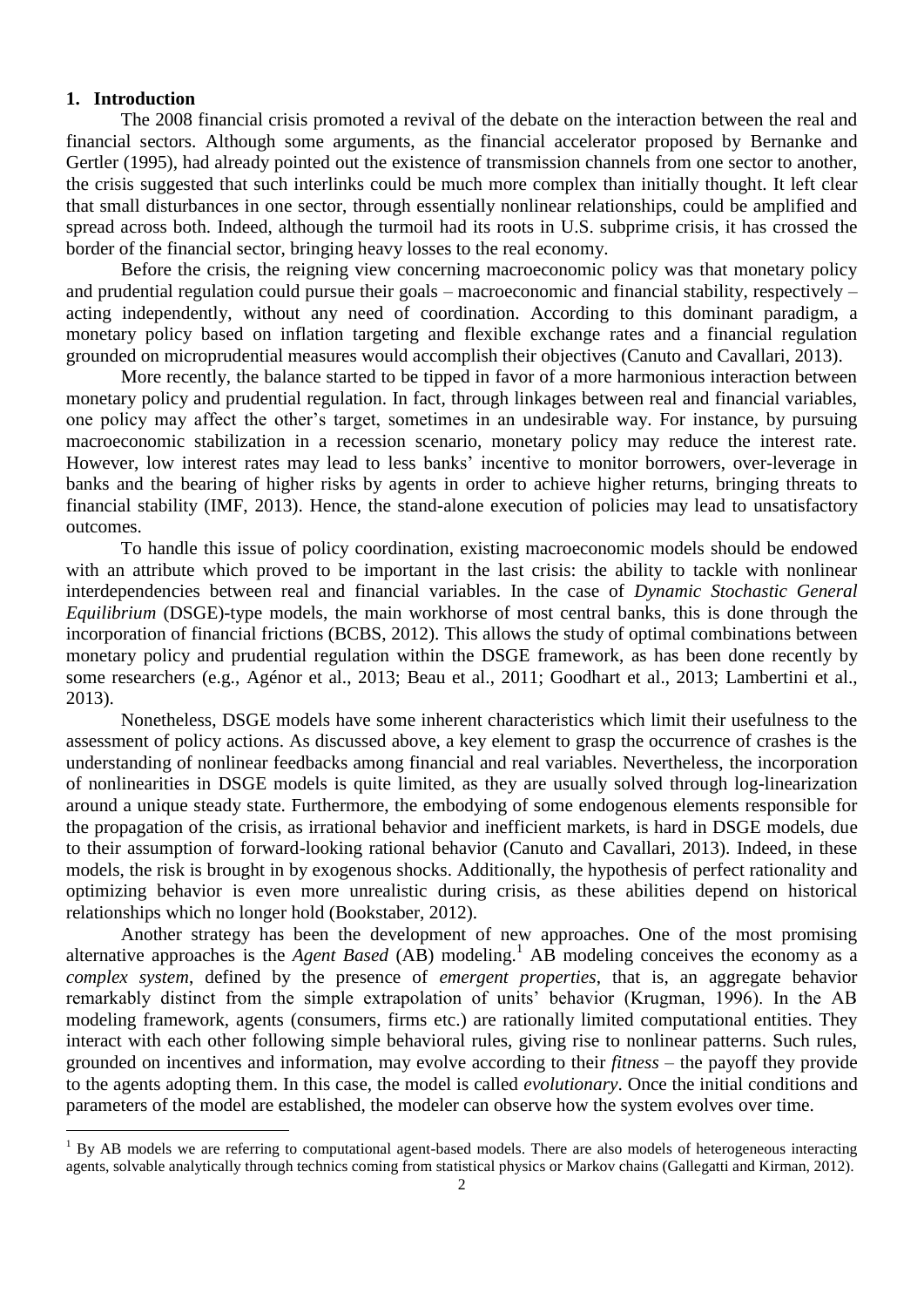AB models have some advantages over DSGE models regarding the assessment of economic policy. According to Fagiolo and Roventini (2012), such advantages belong to two classes: theory and empirics. From the theoretical point of view, as they are not a priori required to be analytically solvable, they allow the relaxing of several simplifying assumptions (e.g., equilibrium and rational expectations) necessary to mathematical tractability. Their disengagement from analytical solvability makes them cope with nonlinearities much better than DSGE models. This flexibility is the base of their empirical advantage; it enables them to be much more realistic than DSGE models in the case of inputs (assumptions more similar to the observed ones), as well as concerning the outputs (replication of stylized facts of interest).

Policy experiments with AB models are typically done in the following way. First, the AB model is designed to reproduce relevant stylized facts of the policy target (e.g., price level). Then, it is gauged how the implementation or changes in some policy parameter (e.g., interest rate) impact the behavior of such variable (Fagiolo and Rovetini, 2012). The possibility of implementing a wide range of policy measures turns AB modeling very attractive for the performance of policy exercises, as has been done extensively in recent years.<sup>2</sup>

The aim of this paper is to study the interaction between monetary policy and prudential regulation in an AB modeling framework. In the model proposed here, firms borrow funds from the banking system in an economy regulated by a central bank. The central bank is responsible for carrying out monetary policy, by setting the interest rate, and banking prudential regulation. Among the multiple tools available for prudential regulation, we deal with a specific one in this paper, namely, the capital requirement through the setting of a cyclical buffer. Different combinations of interest rate and capital requirement rules are carefully evaluated regarding macroeconomic and financial stability. The former depends negatively on output and price volatility and the latter is measured by the bad debt-to-credit ratio. While monetary policy employs Taylor-type interest rate rules, the capital requirement rules involve the establishment of a cyclical component, as proposed in the Basel III agreement. In the end, our purpose is to gain qualitative insights on the suitable combinations between monetary policy and prudential regulation.

AB modeling has been extensively applied by researchers to analyze the impacts of monetary policy on the economy. Usually, effects of monetary policy are explored through changes in the interest rate, as in Dosi et al. (2012). In some studies (Delli Gatti et al., 2005; Raberto et al., 2008; Mandel et al., 2010), such changes are driven by Taylor-type rules. Prudential regulation has also been the object of study of AB models. Teglio et al. (2012) and Cincotti et al. (2012) study the impact of capital requirement rules on the economy employing the EURACE model<sup>3</sup>. Krug et al.  $(2014)$  developed a stock-flow consistent AB model to assess the effects of the main components of Basel III on financial stability. Nonetheless, as far as we know, no available study is devoted to test different combinations of monetary policy and prudential regulation within the AB modeling framework. Similar exercises were conducted mainly through the use of DSGE models, as referenced above. A noteworthy exception is Barnea et al. (2015), which developed an overlapping-generations model to analyze the interaction between these policies. However, we believe that AB models, due to their greater flexibility to cope with nonlinearities, can shed new and relevant light on this issue.

In addition to this introduction, this paper has more four parts. Section 2 outlines the model, while results of simulations concerning the baseline case are shown in Section 3. Meanwhile, Section 4 contains an assessment of various combinations of monetary policy and prudential regulation, considering their performance regarding both macroeconomic and financial stability. Concluding remarks are presented in the last section.

## **2. Structure of the model**

 $\overline{a}$ 

 $2^2$  See the excellent review in Fagiolo and Roventini (2012).

<sup>&</sup>lt;sup>3</sup> EURACE is a large-scale, multi-sector agent-based model and simulator, which is under development since 2006 within an EU-funded research grant (Cincotti et al., 2011).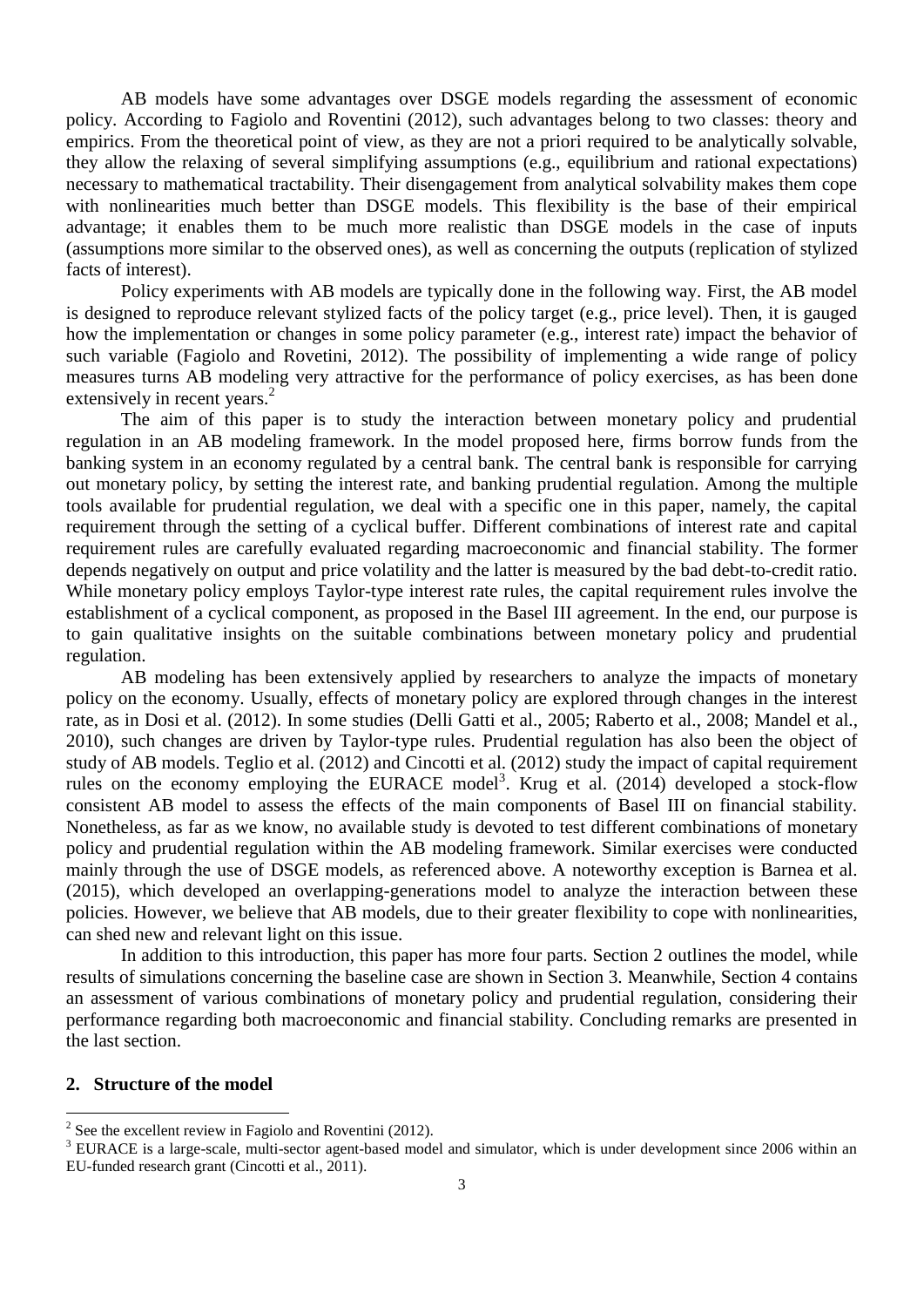The model is composed by three groups of agents: firms, which produce consumption goods, the banking system, which provides credit to firms and receive deposits from firms and firm-owners, and the central bank, which is in charge of setting the base interest rate and the capital requirement ratio.

This model has several ingredients of other models, such as Delli Gatti et al. (2010) and Dosi et al. (2013), in addition to several novel features. Indeed, our purpose is not to contribute methodologically to the literature on the agent-based economic modeling framework, but rather to explore a specific issue (the coordination between monetary policy and prudential regulation) within such framework. The main feature of the model herein is the supply/demand mutual restriction. An individual firm's sales are a fraction of aggregate demand, but constrained by its own production. Hence, an individual firm's output can be equal, lower (engendering unfilled demand) or higher (engendering unsold production) than the firm's share in aggregate demand. It is supposed that firms operate in an imperfect information environment, which allows them to set different prices. Market shares are a function of the corresponding markups: firms setting relatively lower markups increase their market share. Firms with negative net worth are expelled from the model, and any bankrupt firm is replaced by a new one.

On the financial side, firms' demand for credit with the banking system follows the "dynamic trade-off theory" proposed by Riccetti et al. (2013), meaning that firms have a long-run leverage target. Firms' credit demand is fulfilled following a pecking order according to their net worth. The banking system sets a different interest rate to each firm according to its own soundness and the firm's leverage level.

As it turns out, there is interdependence among the individual firms' financial robustness. It operates through two channels. The first one is the banking credit. If a firm goes bankrupt, the banking system's net worth shrinks. As the maximum total credit is a multiple of the banking system's net worth, the available credit will be lower in the next period, thus eventually preventing other firms from producing more. The second such channel is a demand externality. By producing less, firms reduce aggregate demand, thus affecting the other firms' revenues and profits.

The following subsections detail the behavior of each component of the model.

### *2.1. Accounting identities*

There is an aggregate consistency between assets, liabilities and financial resources circulating among the components of the model. Firms' liabilities are composed by net worth, NW, and loans, B. Firms' asset is capital, K. The banking system has, in the liability side, net worth, NW<sup>B</sup>, and deposits, D, while its assets are formed by loans, B, and voluntary, non-remunerated, reserves kept at the central bank, R. Firm-owners receive a fraction of profits as dividends, A. As in Delli Gatti and Desiderio (2014), we assume that there is no currency in the model, with all funds taking the form of inside money. Firms deposit their net worth at the banking system and firm-owners' dividends totalize their deposits in the banking system,  $D<sup>K</sup>$ . Loans come back to the banking system as new deposits. The aggregate equality between assets and liabilities implies that  $R = NW + NW^B$ . All these accounting relationships are represented in Table 1.

The flow of nominal funds is displayed in Table 2. The aggregate wage bill, *wL* , where w is nominal wage and L is hired labor, is paid by firms and received by workers. A share of nominal profits is received by firm-owners as dividends. Nominal debt commitments, *iB* , where *i* is the nominal interest rate, flow from firms to the banking system. Nominal output, *pY* , where p is the price level and Y is the real output, is consumed by workers and firm-owners or stored.

# *2.2. Firms*

 $\overline{a}$ 

A large number of firms, indexed by i=1,..., N, produce a consumption good using labor and capital. It is assumed that firms operate under conditions of imperfect information in order to allow for price heterogeneity.<sup>4</sup> The output of each firm  $Y_{i,t}$  is determined by the following expression:

<sup>&</sup>lt;sup>4</sup> On consumers' imperfect price knowledge, see, for instance, Rotemberg (2008).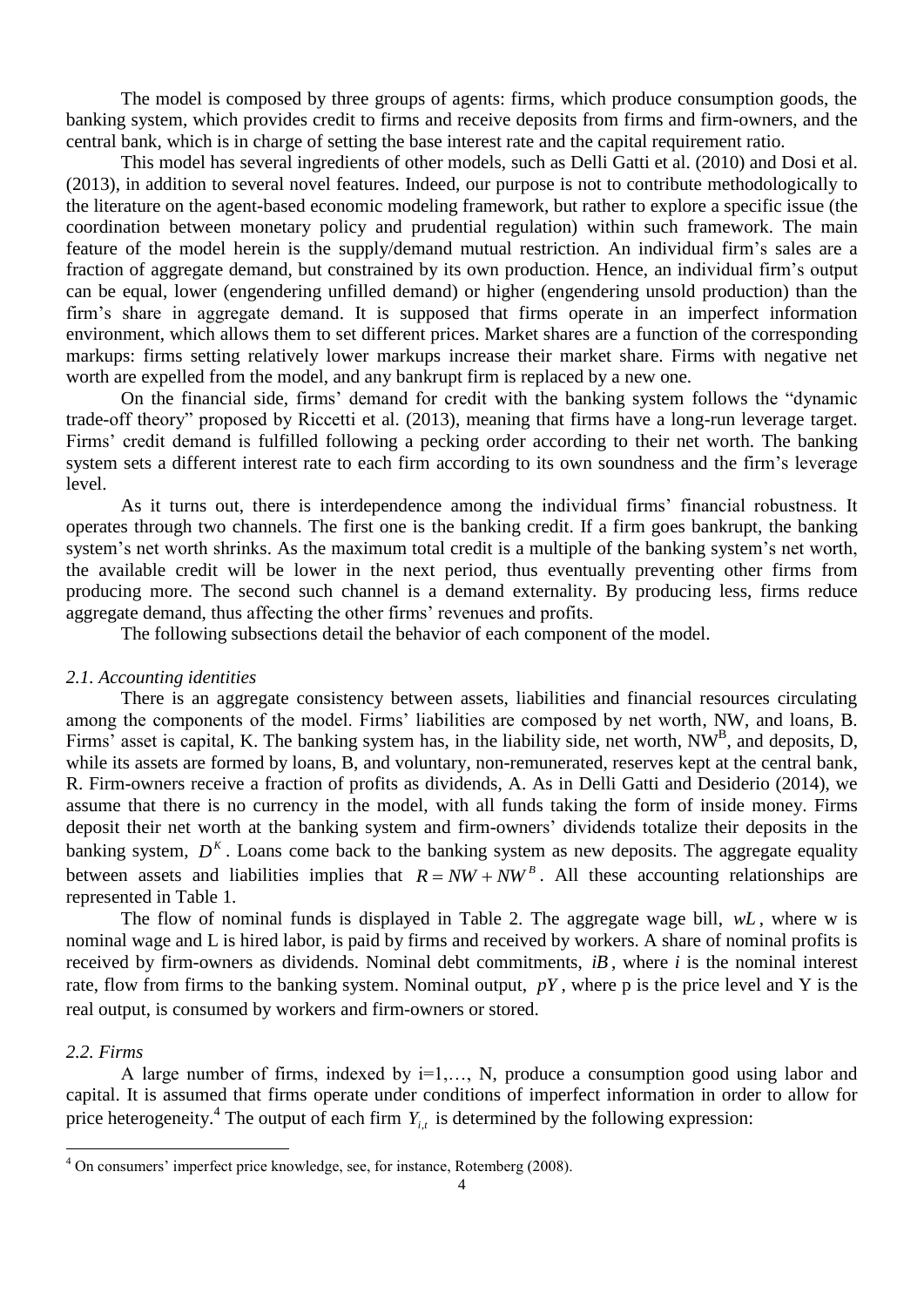$$
Y_{i,t} = \min\bigl(\alpha K_{i,t}^{\beta}, L_{i,t}\bigr) \tag{1},
$$

where  $\alpha > 0$  and  $0 < \beta < 1$  are fixed (and uniform across firms) parameters,  $K_{i,t}$  is the capital stock of firm i at period t and  $L_{i,t}$  is the corresponding hired labor. It can be seen that labor productivity is normalized to one. For the sake of simplicity, we also abstract from the presence of physical capital, as we consider that *K* is simply credit capital. Consequently, capital comprises the stock of loans granted to the individual firm,  $B_{i,t}^S$ , and its net worth,  $NW_{i,t}$ :

$$
K_{i,t} = B_{i,t}^S + NW_{i,t} \qquad (2).
$$

Debt lasts for  $t<sub>D</sub>$  periods. Therefore, the stock of debt is the sum of the flow of debts in the last  $t<sub>D</sub>$ periods:  $B_{i,t}^S = \sum_{t=t_D+1}^{t}$ *t t F i t S*  $B_{i,t}^S = \sum_{t=t_D+1}^u B_{i,t}^F$ . More details on how credit demand of firms is met will be given in the next section.

There is a perfectly elastic supply of labor so an individual firm can hire as much labor as it wants at the current wage. Considering (1), a firm will hire a quantity of labor given by  $\alpha K_{i,t}^{\beta}$ . It is assumed that the labor contract signed by firms and workers establish a minimum real wage. Therefore, there is a reasonable limit to the possibility that financially fragile firms improve their financial situation as a result of a sharp decline in real wage costs (recall that labor productivity is constant). The real wage,  $w_t/p_t$ , where  $w_t$  is nominal wage and  $p_t$  is the price level, has as lower bound a fraction  $\psi$ <1 of the initial real wage,  $w_0/p_0$ . Therefore, the nominal wage, which is uniform across firms, is given by:

$$
w_{t} = \begin{cases} w_{t-1} & \text{if } \frac{w_{t-1}}{p_{t-1}} > \psi\left(\frac{w_{0}}{p_{0}}\right) \\ \psi p_{t-1}\left(\frac{w_{0}}{p_{0}}\right) & \text{if } \frac{w_{t-1}}{p_{t-1}} \leq \psi\left(\frac{w_{0}}{p_{0}}\right) \end{cases}
$$
(3).

The nominal revenue of firm i at period t corresponds to a share  $s_{i,t}$  of the aggregate nominal demand,  $C_t$ :

$$
C_t = w_t L_t + \delta \pi_{t-1} \qquad (4).
$$

In the equation above,  $w_t L_t$  is the aggregate wage bill paid by the firms,  $\delta$  is the (constant) fraction of profits paid by the firm to its owner as dividends, which is uniform across firms, and  $\pi$  is the aggregate nominal profit of firms. Thus, we assume that workers consume all their income and firmowners' dividends are saved to be entirely spent in the next period.

The nominal profit of an individual firm is given by:

$$
\pi_{i,t} = \min (p_{i,t} Y_{i,t}, s_{i,t} C_t) - w_t L_{i,t} - i_{i,t} B_{i,t}^S \qquad (5).
$$

The first term of the expression above is the firm's revenue. It corresponds to its share,  $s_{i,t}$ , of the aggregate demand, but it cannot be greater than its nominal production. Unsold production corresponds to inventories,  $I_{i,t} = \max(0, p_{i,t} Y_{i,t} - s_{i,t} C_t)$ . Remaining demand, if any, is confronted with firms' inventories always considering  $s_{i,t}$  until its complete fulfillment or the total depletion of inventories. Goods depreciate completely in one period, thus every firm starts any period with no inventories. Firms' costs encompass labor costs,  $w_t L_{i,t}$ , and debt commitments,  $i_{i,t} B_{i,t}^S$ , where  $i_{i,t}$  is the nominal interest rate charged on loans to an individual firm.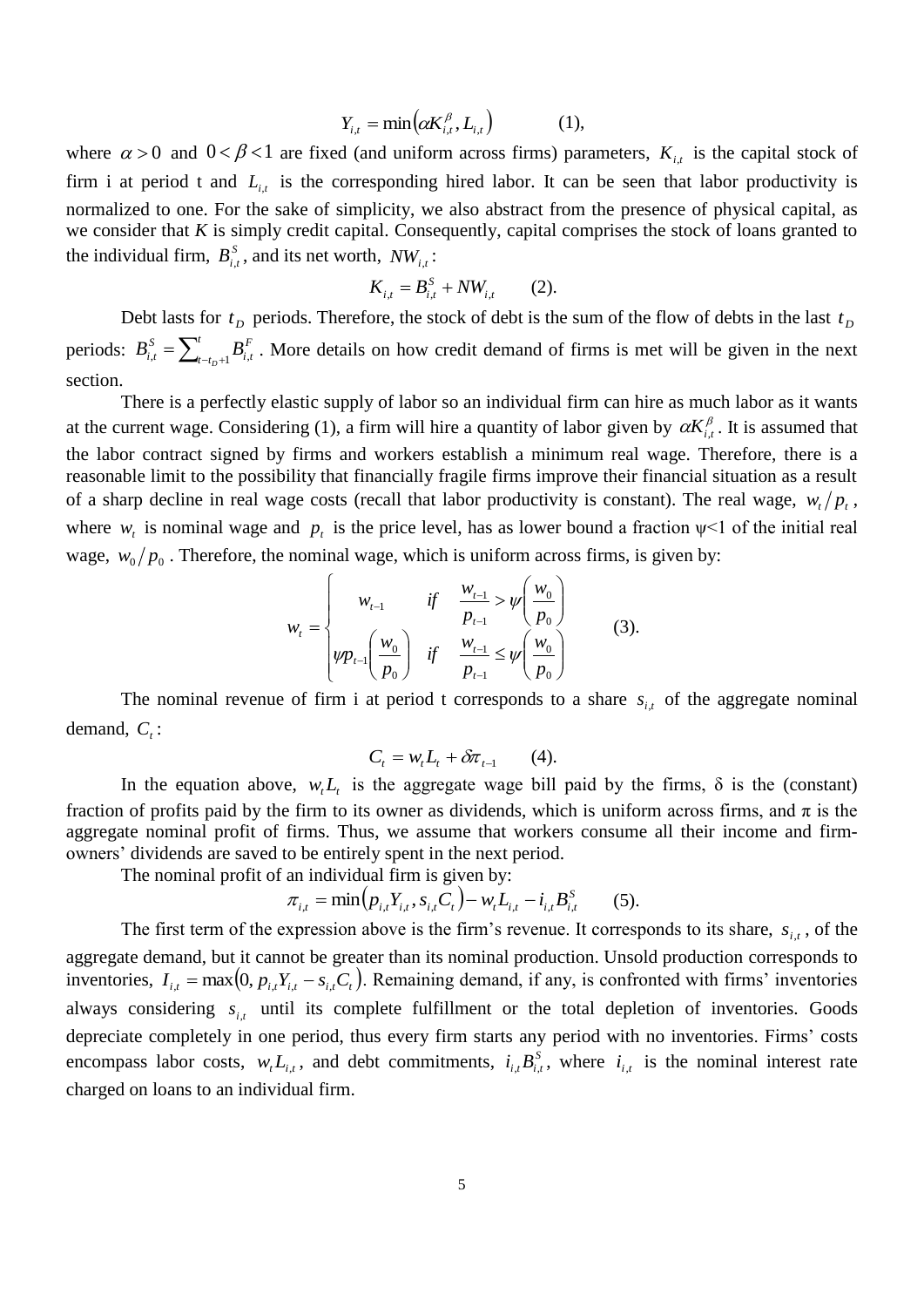The individual price  $p_{i,t}$  is determined by applying an individual markup,  $\mu_{i,t}$ , on the nominal wage.<sup>5</sup> The markup follows a behavioral rule, which is adapted from Dosi et al. (2013):

$$
\mu_{i,t} = \mu_{i,t-1} \cdot \left( 1 + \varphi \frac{s_{i,t-1} - s_{i,t-2}}{s_{i,t-2}} \right) \cdot \left( \frac{c_{t-1}}{c_{t-2}} \right) \tag{6}
$$

where  $0 < \varphi < 1$  and  $c<sub>t</sub>$  is logarithm of the aggregate demand. The above expression can be interpreted in the following way: if the firm loses market share, it will try to recover it by reducing its markup (see equation 7 below); moreover, a fall in aggregate demand also means lower profits, and the firm will adopt the same strategy in order to increase its market share and hence keeps its revenues. An individual firm's market share evolves according to the following rule inspired in Dosi et al. (2013):

$$
S_{i,t} = S_{i,t-1} \cdot \left( 1 + \frac{\mu_t^M - \mu_{i,t-1}}{\mu_t^M} \right) \tag{7}
$$

where  $\mu_t^M$  is the average markup at period t. Consequently, more competitive firms increase their market share.

Meanwhile, the dynamics of the individual net worth is given by  $NW_{i,t} = NW_{i,t-1} + (1 - \delta)\pi_{i,t}$ . At any period, firms with a negative net worth are expelled from the model. For simplicity, the number of firms is kept constant. The sum of the market share of bankrupt firms is randomly distributed among entrant firms. The other attributes of entrant firms (leverage target, net worth and markup) are drawn from  $N(M_I, 0.2M_I)$ , where  $M_I$  is the average value of the corresponding attribute of incumbent firms, taking into account the minimum levels set at Table 3 below.

#### *2.3. The banking system*

 $\overline{a}$ 

The amount of credit supplied by the banking system at any period is limited by the capital requirement set by the central bank, represented by the parameter k, where  $0 < k < 1$ , so that  $B_t^S \leq N W_t^B / k$ *t*  $S_t$   $\leq N W_t^B/k$ . Thus, the banking system is required by the central bank to keep a minimum net worth over the loans ratio equal to *k*. The maximum flow of credit at period t,  $B_t^F$ , is given by the difference between the maximum credit supply allowed and the funds already lent:

$$
B_t^F = \max\Big( N W_t^B / k - \sum_{t=t_D+1}^{t-1} B_t^F, \quad 0 \Big) \tag{8}
$$

We suppose that the firms' capital structure is determined by the "dynamic trade-off theory" (Riccetti et al., 2013). The "trade-off theory" (Jensen and Meckling, 1976; Myers, 1977) is based on the trade-off between the costs and benefits of debt, implying that firms choose a leverage level, defined as the debt/net worth ratio. Riccetti et al. (2013) proposed a dynamic version of this theory, according to which the adjustment of leverage towards a long-run target is governed by market frictions. The credit demanded by firm i at period t is given by:

$$
B_{i,t}^{F} = \max \Bigl( l_{i,t}^{*} \cdot NW_{i,t} - \sum_{t-t_D+1}^{t-1} B_{i,t}^{F}, 0 \Bigr) \hspace{1cm} (9).
$$

In the equation above,  $l_i^*$  $l_{i,t}^*$  denotes the desired leverage. Therefore, if the stock of debt of the firm in the beginning of the period is below the maximum it is willing to borrow  $(l_{i,t}^* \cdot NW_{i,t})$ \*  $_{i,t}^*$  · NW<sub>i,t</sub>), it will ask for more loans. The desired leverage level evolves according to the following behavioral rule:

$$
l_{i,t}^* = l_{i,t-1}^* \left( 1 + \lambda \cdot \frac{C_{i,t-1} - C_{i,t-2}}{C_{i,t-2}} \right) \tag{10}
$$

where  $0 < \lambda \leq 1$ . The change in  $l_i^*$  $l_{i,t}^*$  is constrained to 10% per period, which is intended to impose enough cautiousness on agents' willingness to adjust their desired leverage. A rise in the demand for their output

 $<sup>5</sup>$  The assumption of markup pricing behavior goes in hand with robust survey data evidence (e. g., Fabiani et al., 2006).</sup>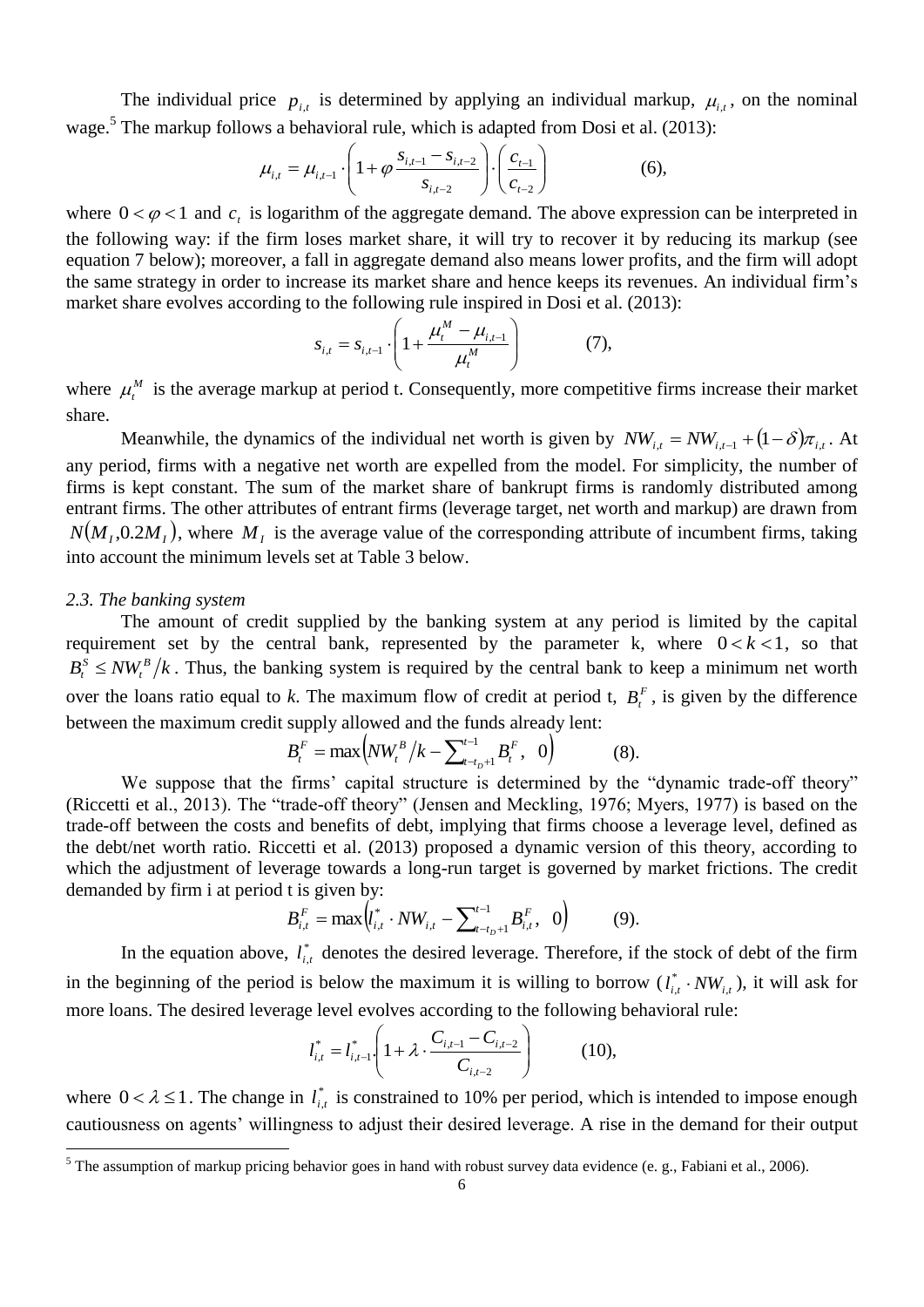will lead firms to revise upwards their desired leverage: they will ask for more loans in order to produce more and meet the higher sales. This rule can also be thought of as being driven by the very rationale of the banking system, as it is willing to lend to the more profitable firms.

Once  $B_t^F$  is established, firms are sorted in descending order according to their net worth and their credit demands are fulfilled until the limit given by  $B_t^F$  is achieved. The nominal interest rate charged on each individual firm,  $i_{i,t}$ , is established by applying a specific markup,  $h_{i,t}$ , on the base interest rate,  $i^B(1+h_{i,t})$ , where:

$$
h_{i,t} = 0.5 \cdot \left( N W_t^B \right)^{-\gamma} + 0.5 \cdot \left( l_{i,t} \right)^{\gamma} \tag{11}.
$$

In the preceding expression,  $i^B$  is the base interest rate set by the central bank and  $\gamma$  is a positive risk premium parameter,  $0 < \gamma < 1$ . The first term implies that a sounder banking system will charge a lower interest rate. Besides, as implied by the second term, the interest rate paid by a firm is increasing in the firm's risk level, as measured by its leverage.

The nominal profit of the banking system is given by:

$$
\pi_i^B = \sum_{NW>0} i_{i,t} B_{i,t}^S - BD_t \qquad (12).
$$

Therefore, the banking system receives the debt commitments of the firms with positive net worth and face a loss which is equal to the bad debt, whose definition as the absolute sum of the net worth of the bankrupt firms follows Delli Gatti et al. (2007):  $BD_t = -\sum_{NW \le 0} NW_{i,t}$ . The banking system's net worth evolves according to  $NW_t^B = NW_{t-1}^B + \pi_t^B$ *t B*  $NW_t^B = NW_{t-1}^B + \pi_t^B$ . If the banking system has a non-positive net worth, it is replaced by a new one with a net worth equal to  $\sum NW_{i,t}$  .  $\stackrel{6}{\cdot}$ 

### **3. Simulations: the passive policy case**

In this section, we run simulations considering that economic policy (monetary policy and prudential regulation) is merely passive. Therefore, the policy instruments  $k$  and  $i<sup>B</sup>$  are exogenous rather than endogenously updated according to some adaptive rule. The parameters and initial conditions are reported in Table 3.7

## *3.1. Baseline simulations*

 $\overline{a}$ 

Figures 1 and 2 displays some basic statistics generated by the model, where we considered the average of 100 simulations. It can be seen that, after a transient period, the system oscillates around a relatively stable long-run level. In the initial periods, the more competitive firms grab a bigger slice of aggregate demand and grow faster than the other firms, which can be seen by the increasing variability concerning net worth and markup (Figure 3). After a big bust around period 80, when a great number of less competitive firms is eliminated, firms became more uniform, as entrant firms are random copies of the incumbent ones. Without remarkable differences regarding firms' competitiveness, as measured by their markups, oscillations became less pronounced. Inequality regarding firms' net worth and real output, as measured by the Herfindahl-Hirschman Index, is very low, although it increases after the transient period.

There is no long-run growth, which is expected given the lack of any source of growth (e.g., increase in the number of firms or in labor productivity). Similarly to other agent-based models, the model herein is able to endogenously generate business cycles. When the economy is in the boom period, firms revise upward their leverage target, engendering higher levels of production and subsequent growth

<sup>&</sup>lt;sup>6</sup> In all simulation runs, no banking system bankruptcy was observed.

<sup>&</sup>lt;sup>7</sup> No validation exercise on empirical data was performed, but using reasonable parameter values was always a major concern. In fact, most of the parameter values were drawn from existing studies (e.g., Riccetti et al., 2013). We run simulations on a range of reasonable values and chose a set of parameters whose results were not counterintuitive on empirical grounds.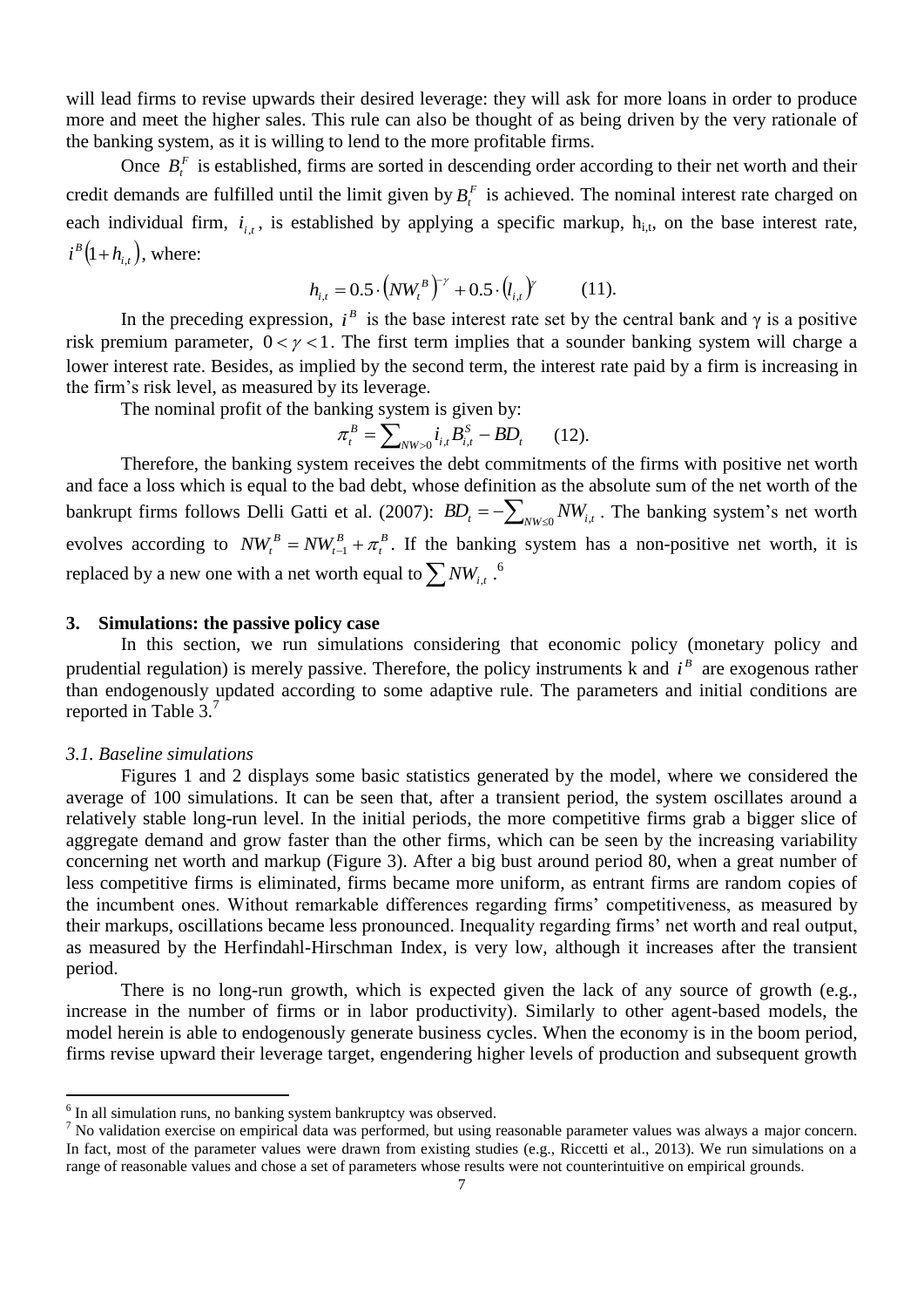in aggregate demand. Firms' higher profits also keep the banking system in good financial shape, thus ensuring the necessary supply of credit. Such solid banking system' equity position pushes the interest rate down, while prices are pushed up. The credit expansion, combined with decreasing returns to net worth, spawns a greater credit-to-output ratio. In the descending phase, firms cut down markups to try to keep their market shares and avoid higher losses. The consequent shrink in the leverage level reinforces the reduction of output and aggregate demand. Eventually, some firms go bankrupt, which reduces the banking system's net worth. This can cause credit rationing, which creates a new source of instability.

Note that the system is adaptive, in the sense that ill-suited firms are expelled from the model and new firms are random copies of the surviving ones. Therefore, the financial fragility of the system decreases over time. The bad debt over total credit stabilizes around 1.5%. The number of firms eliminated in each period also goes down until around 2% of the total number of firms. In general, bankrupt firms are young, with an average age not higher than 10 periods, while this value is below 5 in the long-run. Inventories reach 8% of total output. All these dynamics are shown in Figure 4.

# *3.2. Interest rate shock*

We then run simulations including an interest rate shock, in the form of a temporary increase in  $i<sup>B</sup>$ . The base interest rate is the instrument used by the central bank to implement its monetary policy. Thus, it is worth exploring how changes in this variable affect the real economy, as well as the price level and the financial fragility, which is measured here as the bad debt-to-aggregate credit ratio.

We considered that, at period 1,000, the base interest rate varies positively by  $\Delta r$  and, after 50 periods, it turns back to its previous level. Note that the model replicates two kinds of tradeoffs: the inflation/output tradeoff and the inflation/financial stability tradeoff (Figure 5). Increases in the base interest rate reduce profits, thus affecting negatively consumption (through dividends) and output (through retained profits). Cascade effects take place, provoking further decreases in aggregate demand and production. In order to minimize profit losses, firms reduce markups to try to gain market share, which pushes prices down. Lower profits increase the occurrence of bankruptcies, thus worsening financial stability. An opposite mechanism takes place in case of a negative interest rate shock.

For large absolute values of  $\Delta r$  (above 25% of base interest rate), the macroeconomic effects of negative and positive shocks became asymmetric, being much stronger in the former case. In fact, they preclude the system from returning to its original path. This phenomenon does not seem to have much robust empirical support, but it can be logically and intuitively explained by characteristics of the model. After the transient period, eliminated firms have an average level of leverage which is smaller than that of the incumbent ones (Figure 2). With a positive interest rate shock, the resulting fall in aggregate demand forces leverage down. However, financial fragility increases, which attenuates such decrease in the leverage level and, consequently, in the output production: there will be more low-leveraged firms being eliminated and more high-leveraged firms being created, as entrant firms are random copies of incumbent ones. Meanwhile, a similar mechanism which can attenuate the change in leverage does not exist in the case of a negative interest rate shock.

### **4. Implementing monetary policy and prudential regulation**

In this section, we explore how the system is affected by an active economic policy. We assume that the central bank has two targets: macroeconomic stability (hereafter, MS) and financial stability (FS). To reach each one of these objectives, it relies on two instruments, respectively, the base interest rate  $i<sup>B</sup>$ and the capital requirement ratio k.

The base interest rate is set according to a Taylor-type rule:

$$
i_t^B = \chi \cdot i_{t-1}^B + (1 - \chi) \cdot [r^* + \pi_{t-1} + \theta_1 \pi_{t-1} + \theta_2 (y_{t-1} - y^T) + \theta_3 (b_{t-1} - b^T)] \tag{13}
$$

In the equation above,  $r^*$  is the equilibrium real interest rate,  $\pi$  is the observed inflation, y is the natural log of Y,  $y^T$  is the natural log of the potential output, b is the nominal credit-to-nominal output ratio,  $b^T$  is the potential level of b,  $\chi$  is a smoothing parameter between 0 and 1 and  $\theta_1$ ,  $\theta_2$  and  $\theta_3$  are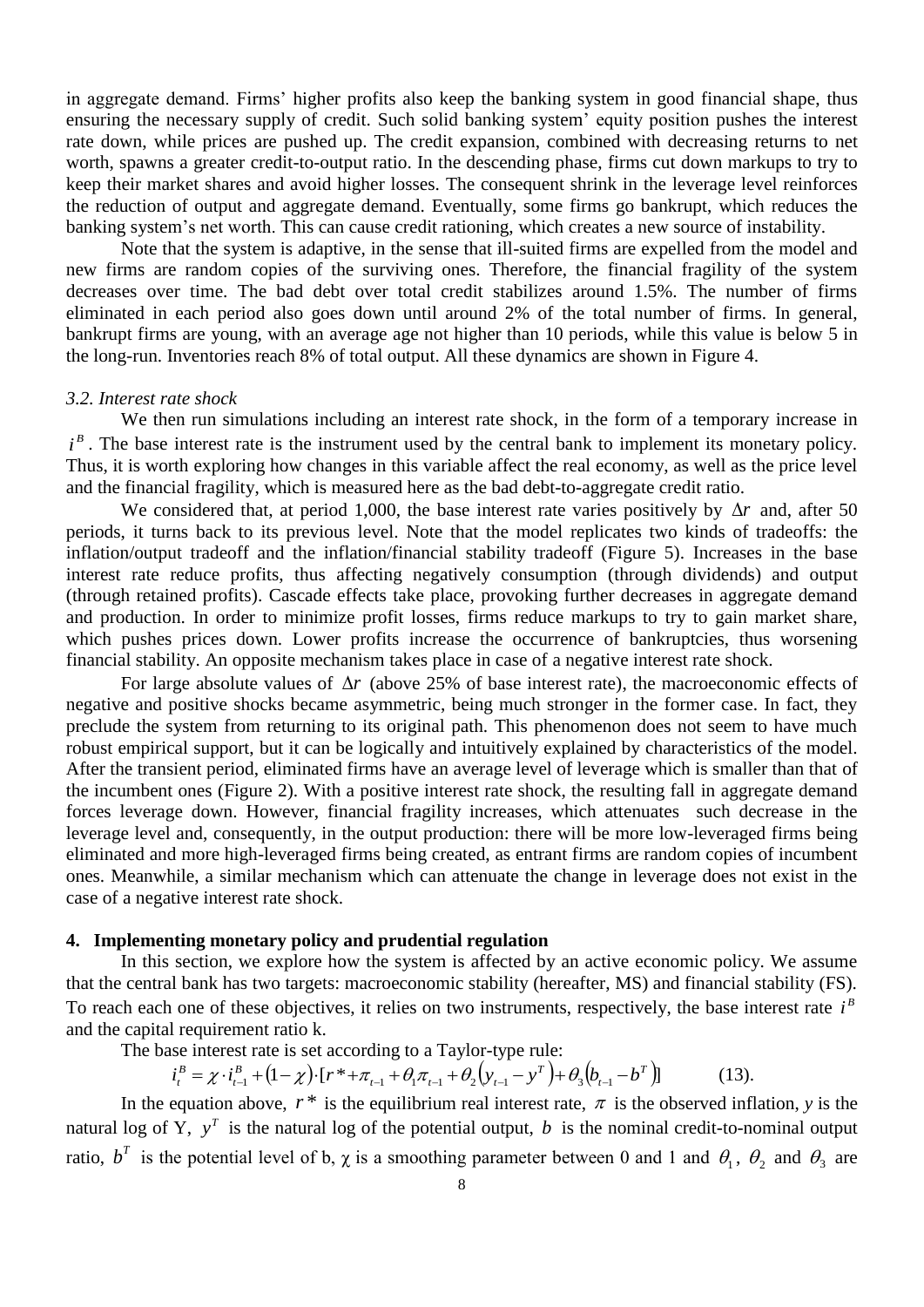positive parameters. Both  $y^T$  and  $b^T$  are estimated applying the Hodrick-Prescott filter on the last  $t_{HP}$ observations.<sup>8</sup> It is implicitly assumed that the inflation target is zero. The base interest rate is never set below 0.1%.

By setting different values to parameters in equation (13), we explore the effects of three types of rules:

- i. Traditional Taylor rule (TTR):  $\chi = \theta_3 = 0$ ,  $\theta_1 = \theta_2 = 0.5$ . This establishes the rule proposed by Taylor (1993) in his seminal paper.
- ii. Interest-rate smoothing (IRS):  $\theta_3 = 0$ ,  $\theta_1 = \theta_2 = 0.5$ ,  $0 < \chi < 1$ . In the actual conduct of monetary policy, central banks are frequently prone to adopt an inertial monetary policy, adjusting partially the policy interest rate. Clarida et al. (2000) estimate the smoothing parameter as ranging from 0.7 to 0.9. Some researchers claim that this can be an optimal behavior on the part of the central bank. Sack and Wieland (2000), for instance, consider that interest rate smoothing may be optimal due to three features of the environment in which monetary policy is conducted: forward-looking behavior by market participants, measurement error of key macroeconomic variables and uncertainty regarding structural parameters.
- iii. "Leaning against the wind" interest rate (LAW):  $\chi = 0$ ,  $\theta_1 = \theta_2 = 0.5$ ,  $\theta_3 > 0$ . There is an intense discussion about whether monetary policy should react when an asset price bubble is identified or just after the bubble burst – the "lean versus clean" debate. The recent financial crisis has provided some arguments in favor of the first option (Canuto and Cavallari, 2013). We explore this rule by using a variable associated with the booming of asset bubbles, viz. the credit expansion. Then we incorporate to the TTR a component which is sensible to the credit-to-output gap.

Regarding the capital requirement, we consider that it now incorporates a cyclical component  $k_t^C$  $k_t^C$  :

$$
k_t = k^* + k_t^C \tag{14}
$$

As originally proposed by the Basel III accord (BCBS, 2010), we establish  $k^* = 0.08$ , while  $k_t^c$ *t k* varies according to the credit-to-output gap:

$$
k_t^c = \begin{cases} 0 & \text{if } g_{t-1} \le L \\ 0.025 \cdot \frac{g_{t-1} - L}{H - L} & \text{if } L < g_{t-1} < H \\ 0.025 & \text{if } g_{t-1} \ge H \end{cases} \tag{15},
$$

where  $g_t = b_t - b^T$  is the credit-to-output gap and L (H) is the lower (higher) threshold. In BCBS (2010), the suggested values for L and H, which we adopt here, are 0.02 and 0.10, respectively.

In the following analysis, this first rule is called the Basel III rule (BAS). Alternatively, we test a second capital requirement rule, which is adopted, for instance, in Agénor et al. (2013). Here, the capital requirement is  $k_t = k^* + \theta^C g_{t-1}$  $k_t = k^* + \theta^C g_{t-1}$ , with  $\theta^C > 0$ . In the following analysis, we refer to this rule as the unbounded capital requirement rule (UNB).

Departing from UNB, we explore two more rules. Firstly, we analyze the effect of the capital requirement smoothing (CRS) rule, by setting  $k_t = \chi \cdot k_{t-1} + (1 - \chi) \cdot (k^* + \theta^C g_t)$  $_{1}+(1-\chi)\cdot(k^*+\theta^C g_t)$ . The latter is underpinned by the same rationale of IRS. Capital requirement smoothing is a way to tackle the problem of procyclicality of capital requirement rules under the Internal Ratings Based (IRB) approach, which includes Basel II accord (Hordy and Howells, 2006). Finally, the use of the deviation of the credit-tooutput ratio from its trend in setting of capital requirement is criticized by many authors. Repullo et al.

 $\overline{a}$ 

<sup>&</sup>lt;sup>8</sup> Whenever the Hodrick-Prescott filter was applied in this paper, we set t<sub>HP</sub> = 20.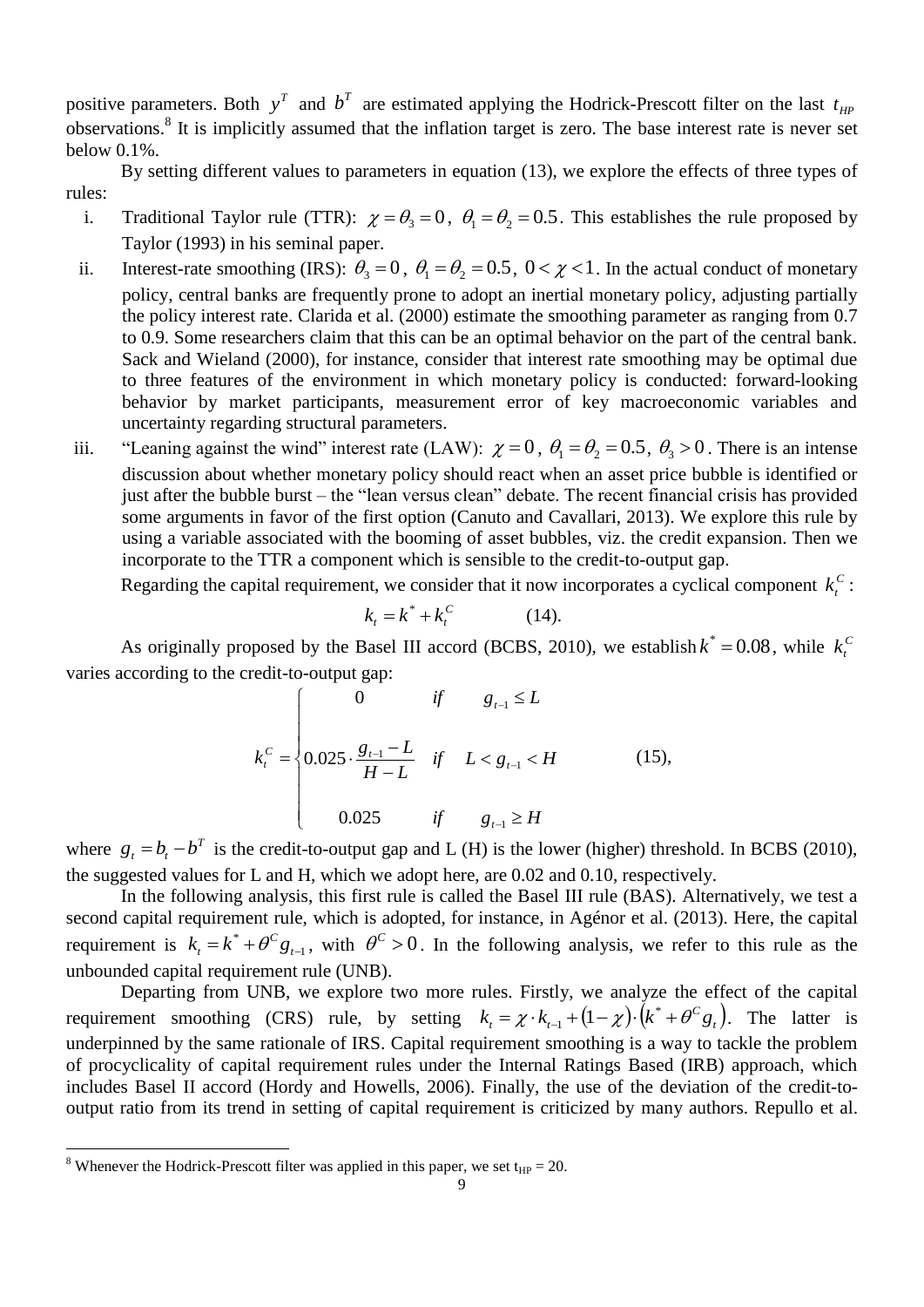(2010) point out that it would exacerbate the pro-cyclicality of risk-sensitive bank capital regulation, as for many countries the credit-to-GDP gap is negatively correlated with GDP growth. Some studies suggest that the credit growth rate is a better reference point. Therefore, we implement the credit growth capital requirement rule (CGR), according to which the capital requirement ratio is established according to  $k_{t} = k^* + \theta^C (\ln B_{t-1} - \ln B^T),$ *t*  $k_t = k^* + \theta^C (\ln B_{t-1} - \ln B^T)$ , where B<sup>T</sup> is the potential credit, which is also estimated through the Hodrick-Prescott filter.

As stated earlier, the central bank is concerned with macroeconomic stability and financial stability. We assume that the former depends negatively on the volatility of output and prices, as measured by their coefficients of variation, while the latter is measured by the ratio bad debt-to-total credit. We explore how the behavior of these three variables (coefficient of variation of real output, coefficient of variation of prices and average bad debt-to-credit) is affected by each combination of monetary policy rule and capital requirement rule.

#### *4.1. Results*

Tables 4-5 show the results of simulations. For each combination, it was run 100 simulations of 1,000 periods each. The values shown in the cells correspond to the difference between the average of the respective combination and that of the baseline case (fixed capital requirement and interest rate). We considered two cases: the mean across all the 1,000 periods (Table 4) and a similar series which excludes a transient phase comprising the first 200 periods (Table 5). We set  $r^* = 0.02$ ,  $\chi = 0.5$  and  $\theta^C = 0.5$  (0.1 for CGR). For the "leaning against the wind" rule, three values of  $\theta_3$  were tested: 0.1, 0.5 and 1.

Our results show that the available instruments are individually effective. In fact, all the cyclical capital and interest rate rules, when applied alone, reduce their target variables (bad debt-to-credit in the first case, coefficient of variation of output and price in the second one). However, in some cases this efficiency has a temporal dimension. The "leaning against the wind" interest rate rule (LAW), when implemented alone, does not exhibit a long-run effect (ignoring the transient period); it just alleviates the output and price variation during the transient phase. Only few combinations present a long-run effect regarding price volatility. It is worth noting that some cyclical capital rules (notably UNB and CRS) have short-run positive effects on macroeconomic stability.

Some relevant policy implications can be inferred from the results. The cyclical capital component as suggested in the Basel III accord (BAS), notwithstanding being efficient when applied alone, loses its effectiveness when combined with an interest rate rule. A possible explanation is that changes in the interest rate require, in order to avoid a worsening of financial stability, a change in the capital requirement greater than that allowed in the BAS case, where the buffer is limited to 2.5%. Moreover, it can be seen that the unbounded capital requirement rules (UNB, CRS and CGR) perform very well in articulation with interest rate rules, which provides further support to the possible explanation suggested above.

The "leaning against the wind" rule proved very damaging to financial stability in the short-term, but may promote it in the long-run when the interest rate is not too sensitive to credit changes ( $\theta_3 = 0.1$ ) and when it is combined with unbounded cyclical capital rules. Regarding the cyclical capital rules, the unbounded options (UNB, CGR and CRS) do not present any noticeable difference among themselves.

The best results for financial stability involve the smoothing of interest rate changes (IRS). This option proved slightly worse than other Taylor-type rules regarding macroeconomic stability, but this difference is not significant. Woodford (1999, 2001) discusses the optimality of interest rate smoothing. In fact, it reduces the likelihood of reaching the zero nominal interest rate floor in a low interest rate environment and decreases the average size of distortions caused by high interest rates (Woodford, 1999). Furthermore, if agents are forward-looking in such a way that current aggregate demand is affected by future interest rates, monetary policy inertia is optimal (Woodford, 2001).

This result goes in hand with the standpoint of some studies according to which interest rate smoothing enhances financial stability. It is claimed that, as banks convert variable rate liabilities in fixed rate assets, inertia in interest rates is favorable to their solvency (Padoa-Scioppa, 2002). Furthermore, our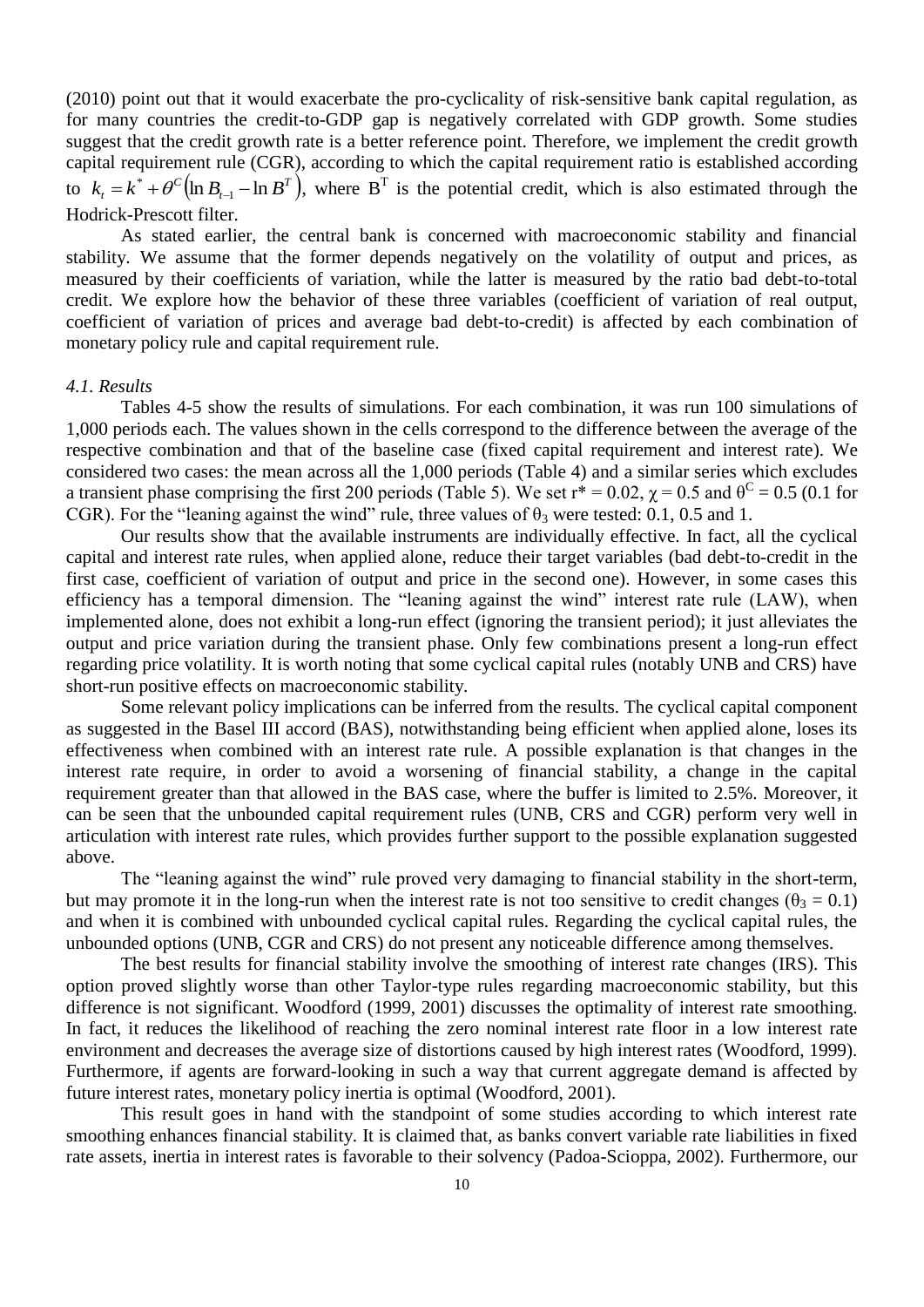results corroborate the evidence found in Smith and van Egteren (2005), according to which IRS performs better with unbounded capital requirement rules. These authors point out that, if interest rate smoothing is in place, a higher capital requirement should be imposed, in order to avoid moral hazard problems stemming from the fact that banks are prone to be more risk-taking in a stable environment.

# *4.2. Extending the analysis: varying θ<sup>C</sup> and* χ

From the analysis above, it follows that two parameters are crucial. First, the preceding results suggest that the sensitiveness of the cyclical capital requirement to credit variations  $(\theta^C)$  should be strong enough to countervail changes in interest rate in order to avoid a worsening in financial stability. Second, the interest rate smoothing ( $0 \le \chi \le 1$ ) overcomes both the fixed interest rate ( $\chi = 1$ ) and the traditional Taylor rule ( $\chi$  = 0) cases. Therefore, it is worth exploring a wider range of values of these parameters.

We then changed  $\theta^C$  between 0 and 1 in increments of 0.1. We used the UNB rule combined with three interest rate rules: TTR, IRS and LAW. For each value of the parameter 100 simulations were run and the average of the variables of interest (mean bad debt, coefficient of variation of real output and coefficient of variation of price) was calculated. The same procedure was adopted regarding  $\chi$  with a ceiling of 0.9. In this case, an interest rate rule (IRS) was combined with three cyclical capital component rules (UNB, CRS and CGR). In both situations, we analyze the no-transience-phase case and the one in which the transience phase comprises the first 200 periods.

Figure 6 shows that, when a transient period is considered, there appears to be a nonlinear Ushaped relationship between the variables and  $\theta^C$ . The fit in the convex curve is poor when the interest rate smoothing is applied, considering the financial stability, which is shown by the low adjusted  $R^2$ (Table 6). Such result is expected, as in this case the financial stability stems essentially from the smoothed interest rate and relies less on  $\theta^C$ . However, in the transient phase case, while average bad debt keeps its convex relationship with  $\theta^C$ , the variables related to macroeconomic stability become concave functions of the parameter. This can be explained in light of the adaptive process which takes place during the transient phase. For values of  $\theta^C$  below the turning point level (around 0.7), the elimination of less adapted firms – that is, those with lower net worth – due to a tightening of the credit supply is more severe. As entrant firms are random copies of incumbent ones, this increases firms' average net worth. As a result, the peak of the aggregate output and price level is more pronounced.

Regarding the smoothing parameter (Figure 7), a similar result is observed. In the long-run, an increase in  $\chi$  contributes to greater financial stability and its effects on macroeconomic stability are positive or negligible depending on the case. But in the short term output and price volatility is a convex function of the parameter. Again this can be understood by looking at the dynamics of the system in its early stages. When smoothed, the interest rate does not rise by as much as it would be necessary to dampen output and prices in the ascendant phase of the cycle.

#### **5. Concluding remarks**

In this paper, we set forth an AB model well suited to performing macroeconomic policy analysis. The main purpose is to derive qualitative results regarding the appropriate coordination between monetary policy and prudential regulation within this framework.

The model succeeds in replicating several important macroeconomic stylized facts (e.g., business cycles), as well as two tradeoffs which relevant to the issues addressed here: the inflation/output tradeoff and the inflation/financial stability tradeoff. A positive interest rate shock pushes both output and prices down. Furthermore, the resulting decrease in firms' profits increases the likelihood of bankruptcies, thus threatening financial stability.

We also explore how different combinations of monetary policy and prudential regulation rules affect macroeconomic and financial stability. Some relevant policy implications are drawn from this analysis. First, the implementation of a cyclical capital component as proposed in Basel III, while successful in reducing financial instability when applied alone, loses its efficacy when combined with the interest rate rules considered here. The reason might be that, in face of an interest rate change, it becomes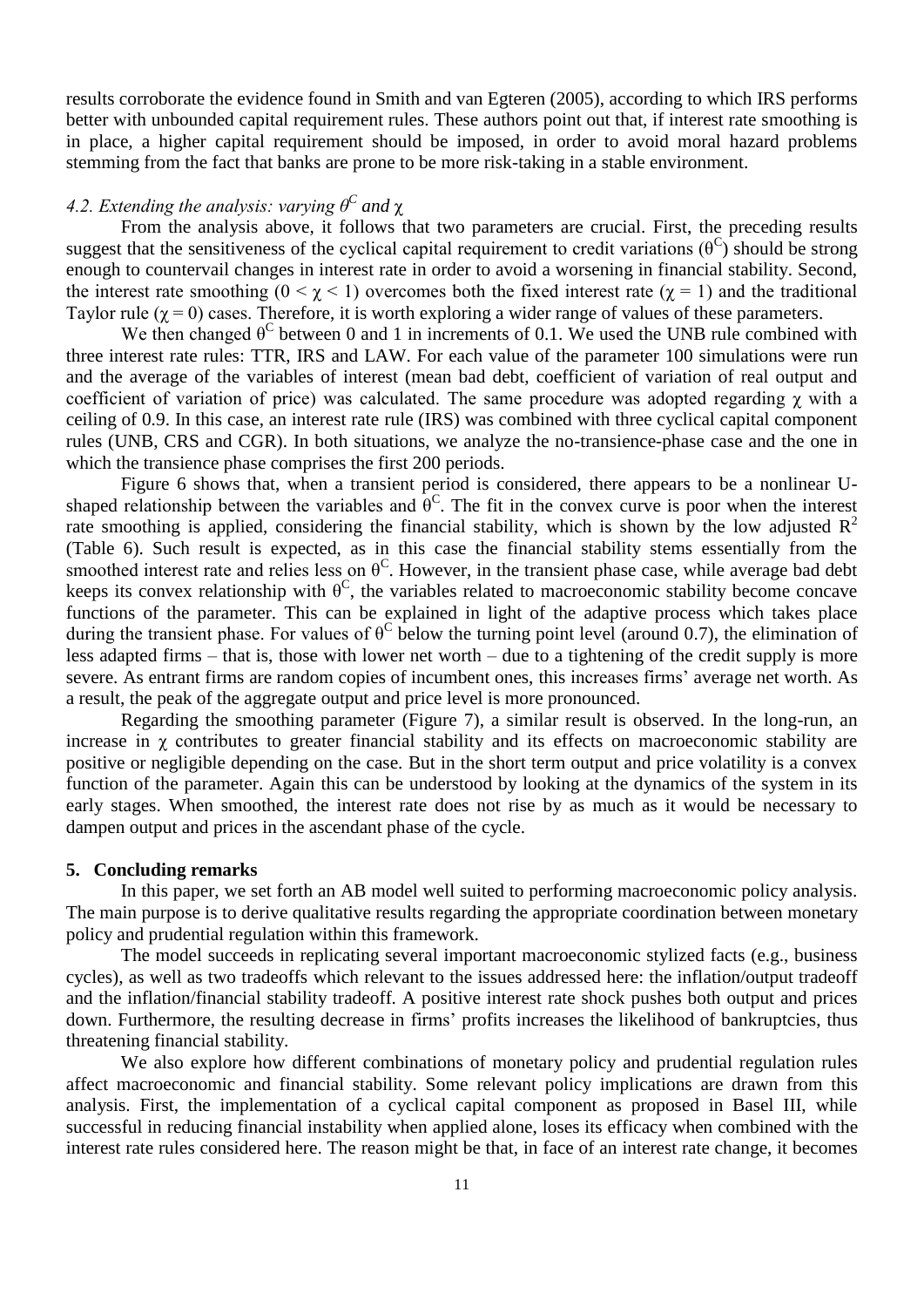necessary an accompanying change in the capital requirement which is higher than that allowed by the Basel III cyclical buffer rule.

Second, interest rate smoothing is more effective than the other interest rate rules assessed, as it outperforms them concerning financial stability and performs as well as them regarding macroeconomic stability. Moreover, interest rate smoothing achieves better results when combined with unbounded capital requirement rules. A possible explanation comes from Smith and van Egteren (2005): banks are more prone to adopt a risky behavior in a stable environment, so that a higher capital requirement should be implemented when the smoothing interest rate is in place.

Finally, there is no long-run tradeoff regarding the sensitiveness of the cyclical capital component to the credit-to-output ratio, as well as the smoothing interest rate parameter. In the long-run, there is a nonlinear U-shaped relationship between the variables measuring financial and macroeconomic stability (bad debt-to-credit ratio and output and price volatility) and the cyclical capital component to credit-tooutput ratio. Furthermore, financial stability is well fitted by a concave function of the smoothing interest rate parameter, whereas the same parameter has a positive or negligible effect on macroeconomic stability. Short-run tradeoffs appear due to the adaptive nature of the model.

Needless to say, all these qualitative results should be taken with caution. Agent-based models suffer from over-parametrization and their results are very sensitive to parameters and initial conditions. However, similar caution applies to other types of models addressing the same issues. Furthermore, the model set forth here is underpinned by an aggregate consistency between stocks and flows, a coherence of assumptions and the replication of stylized facts. Therefore, we believe that agent-based models along the lines of the one developed in this paper can be an important tool in the assessment of economic policies, acting complementarily to existing ones.

## **References**

Agénor, P-R., Alper, K. and Silva, L. A. P. da (2013). "Capital Regulation, Monetary Policy, and Financial Stability". *International Journal of Central Banking*, 9 (3): 193-238.

Barnea, E., Landskroner, Y. and Sokoler, M. (2015). "Monetary policy and financial stability in a banking economy: Transmission mechanism and policy tradeoffs". *Journal of Financial Stability*, 18 (In Progress): 78-90.

Basel Committee on Banking Supervision (BCBS) (2010). "Guidance for national authorities operating the countercyclical capital buffer". Bank of International Settlements, Basel, Switzerland, December 2010.

(2012). "Models and tools for macroprudential analysis". *BIS Working Paper No. 21*, May.

Beau, D., Clerc, L. and Mojon, B. (2011). "Macro-prudential Policy and the Conduct of Monetary Policy". *Bank of France Occasional Paper No. 8*.

Bernanke, B. S. and Gertler, M. (1995). "Inside the black box: the credit channel of monetary policy transmission". *Journal of Economic Perspectives*, 9 (4): 27–48.

Bookstaber, R. (2012). "Using Agent-Based Models for Analyzing Threats to Financial Stability". *Office of Financial Research Working Paper No. 0003*.

Canuto, O. and Cavallari, M. (2013). "Monetary Policy and Macro Prudential Regulation: Whither Emerging Markets". In Canuto, O. e Gosh, S. R. (eds.), *Dealing with the Challenges of Macro Financial Linkages in Emerging Markets*. The World Bank: Washington, D. C.

Cincotti, S., Raberto, M. and Teglio, A. (2011). "The EURACE macroeconomic model and simulator". *16th IEA World Congress 2011*.

Cincotti, S., Raberto, M. and Teglio, A. (2012). "Macroprudential Policies in an Agent-Based Artificial Economy". *Revue de l'OFCE*, 124 (5): 205-234.

Clarida, R., Gali, J. and Gertler, M. (2000). "Monetary Policy Rules and Macroeconomic Stability: Evidence and Some Theory". *Quarterly Journal of Economics*, 115: 147-180.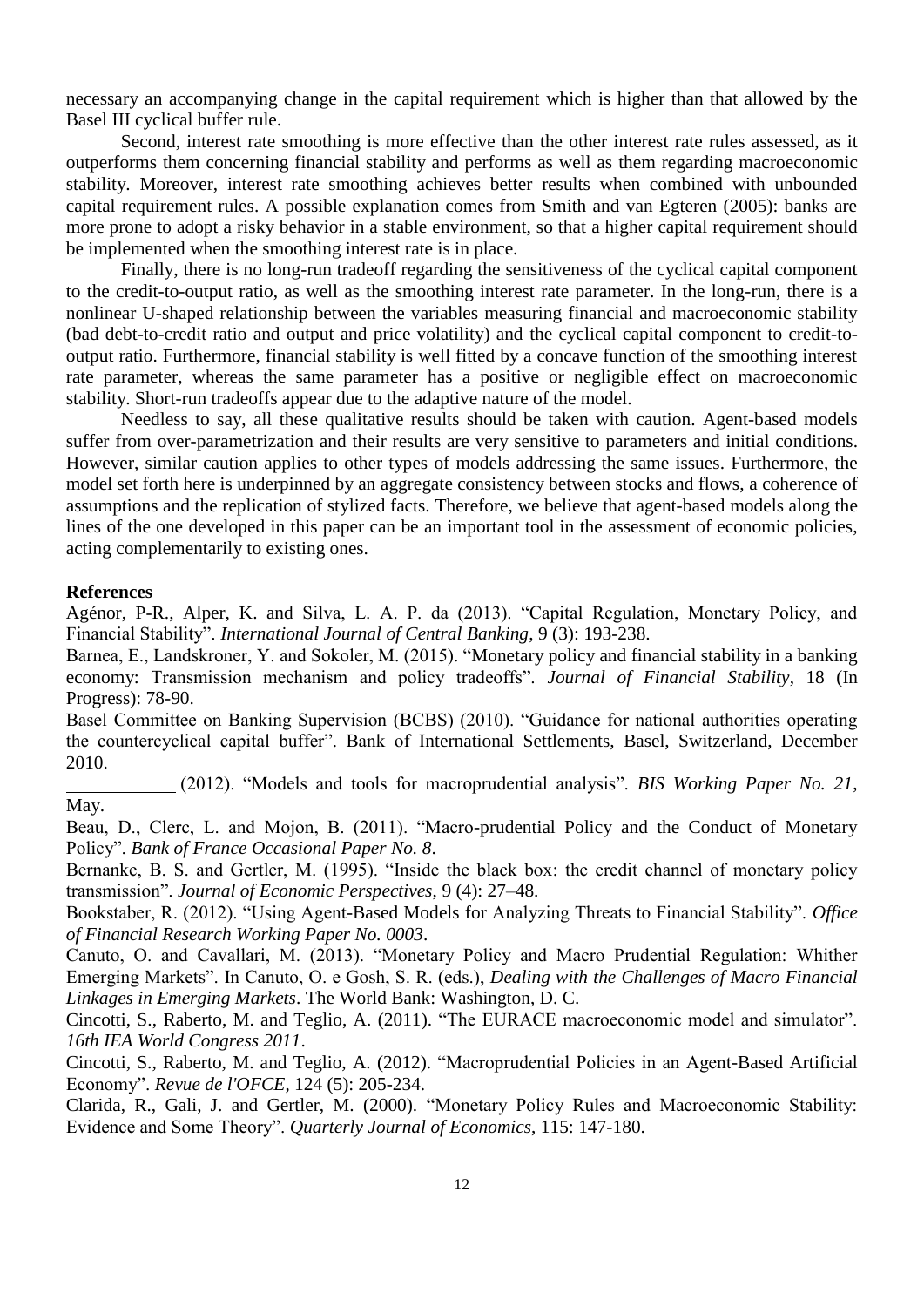Delli Gatti, D. and Desiderio, S. (2014). "Monetary policy experiments in an agent-based model with financial frictions". *Journal of Economic Interaction and Coordination*.

Delli Gatti, D., Di Guilmi, C., Gallegati, M. and Giulioni, G. (2007). "Financial Fragility, Industrial Dynamics and Business Fluctuations in an Agent Based Model". *Macroeconomic Dynamics*, 11 (S1): 62- 79.

Delli Gatti, D., Gallegati, M., Greenwald, B., Russo, A. and Stiglitz, J.E. (2010). "The financial accelerator in an evolving credit network". *Journal of Economic Dynamics and Control*, 34(9): 1627- 1650.

Dosi, G., Fagiolo, G., Napoletano, M. and Roventini, A. (2013). "Income Distribution, Credit and Fiscal Policies in an Agent-Based Keynesian Model". *Journal of Economic Dynamics and Control*, 37 (8): 1598-1625.

Fabiani, S., Druant, M., Hernando, I., Kwapil, C., Landau, B., Loupias, C., Martins, F., Mathä, T., Sabbatini, R., Stahl, H. and Stokman, A. (2006). "What Firms' Surveys Tell Us about Price-Setting Behavior in the Euro Area". *International Journal of Central Banking*, 2 (3): 3-47.

Fagiolo, G. e Roventini, A. (2012). "Macroeconomic Policy in DSGE and Agent-Based Models". *Revue de l'OFCE*, 124 (5): 67-116.

Gallegati, M. e Kirman, A. (2012). "Reconstructing Economics: Agent Based Models and Complexity". *Complexity Economics*, 1: 5-31.

Goodhart, C. A. E., Kashyap, A. K., Tsomocos, D. P. and Vardoulakis, A. P. (2013). "An Integrated Framework for Analyzing Multiple Financial Regulations". *International Journal of Central Banking*, 9 (S1): 109–143.

Gordy, M. B. and Howells, B. (2006). "Procyclicality in Basel II: Can we Treat the Disease without Killing the Patient?". *Journal of Financial Intermediation*, 15: 396-418.

International Monetary Fund (IMF). (2013). "The interaction of monetary and macroprudential policies". January.

Jensen, M.C. and Meckling, W.H. (1976). "Theory of the Firm: Managerial Behavior, Agency Costs, and Ownership Structure". *Journal of Financial Economics*, 3: 305-360.

Krug, S., Lengnick, M. and Wohltmann, H. W. (2014). "The impact of Basel III on financial (in) stability: An agent-based credit network approach". *Economics Working Paper No. 2014-13*, Christian-Albrechts-Universität Kiel, Department of Economics.

Krugman, P. (1996). *The Self-Organizing Economy*. Oxford: Blackwell (Basil).

\_\_\_\_\_\_\_\_\_\_ (2011). "The Profession and the Crisis". *Eastern Economic Journal*, 37: 307-312.

Lambertini, L., Mendicino, C. and Punzi, M. T. (2013). "Leaning against boom–bust cycles in credit and housing prices". *Journal of Economic Dynamics and Control*, 37 (8): 1500–1522.

Mandel, A., Jaeger, C., Fuerst, S., Lass, W., Lincke, D., Meissner, F., Pablo-Marti, F. and Wolf, S. (2010). "Agent-Based Dynamics in Disaggregated Growth Models". *Working Paper 2010.77*, CES.

Myers, S.C. (1977). "Determinants of corporate borrowing". *Journal of Financial Economics*, 5(2): 147- 175.

Padoa-Schioppa, T. (2002). "Central banks and financial stability: exploring a land in between". *Second ECB Central Banking Conference "The transformation of the European financial system"*, Frankfurt am Main, October 2002.

Raberto, M., Teglio, A. and Cincotti, S. (2008). "Integrating Real and Financial Markets in an Agent-Based Economic Model: An Application to Monetary Policy Design". *Computational Economics*, 32: 147–162.

Repullo, R., Saurina, J. and Trucharte, C. (2010): "Mitigating the Pro-cyclicality of Basel II". *Economic Policy*, 64: 659-702.

Riccetti, L., Russo, A. and Gallegati, M. (2013). "Leveraged network-based financial accelerator". *Journal of Economic Dynamics and Control*, 37 (8): 1626-40.

Rotemberg, J. (2008). "Behavioral Aspects of Price Setting, and Their Policy Implications". *NBER Working Paper 13754*.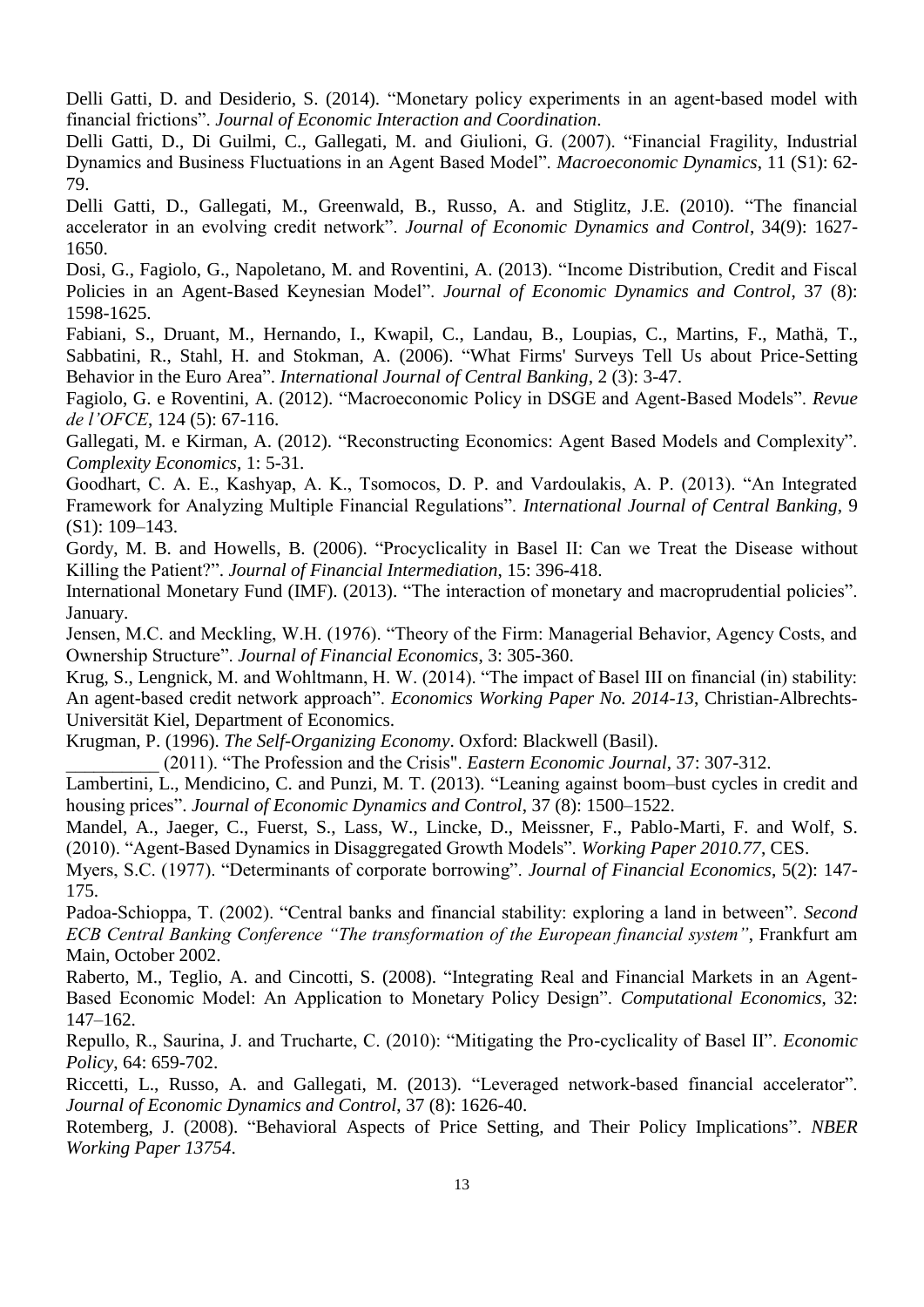Sack, B. and Wieland, V. (2000). "Interest-rate smoothing and optimal monetary policy: a review of recent empirical evidence". *Journal of Economic and Business*, 52: 205-228.

Smith, R. T. and van Egteren, H. (2005). "Interest rate smoothing and financial stability". Review of Financial Economics, 14 (2): 147–171.

Stiglitz, J. (2011). "Rethinking Macroeconomics: What Failed, and How to Repair It". *Journal of the European Economic Association*, 9: 591-645.

Taylor, J. B. (1993). "Discretion versus policy rules in practice". *Carnegie-Rochester Conference Series on Public Policy*, 39: 195-214.

Teglio, A., Raberto, M. and Cincotti, S. (2012). "The impact of banks' capital adequacy regulation on the economic system: an agent-based approach". *Advances in Complex Systems*, 15 (S2).

Woodford, M. (1999). "Optimal monetary policy inertia". *CFS Working Paper, No. 1999/09*.

\_\_\_\_\_\_\_\_\_\_\_ (2001). "The Taylor Rule and Optimal Monetary Policy". *American Economic Review*, 91 (2): 232–237.

# **Appendix: Tables and Figures**

| Table 1: Balance sheets |        |                 |  |  |
|-------------------------|--------|-----------------|--|--|
| Agents                  | Assets | Liabilities     |  |  |
| Firms                   |        |                 |  |  |
|                         |        | <b>NW</b>       |  |  |
| Banking system          |        |                 |  |  |
|                         |        | NW <sup>B</sup> |  |  |
| Firm-owners             |        |                 |  |  |

| Table 2: Flow of funds |        |                |         |             |  |
|------------------------|--------|----------------|---------|-------------|--|
|                        | Firms  | Banking system | Workers | Firm-owners |  |
| Production             | pY     |                | $-wL$   | $-A^*$      |  |
| Wages                  | $-wL$  |                | wL      |             |  |
| Dividends              | $-A^*$ |                |         | $A^*$       |  |
| Debt commitments       | $-iB$  | iB             |         |             |  |

(\*): As will be detailed later, dividends are paid at period t and consumed at period t+1. Thus, dividends in the first row have a different value from those in the third one.

### Table 3: Parameters and initial conditions

| Symbol                    | Meaning                                                     | Value |
|---------------------------|-------------------------------------------------------------|-------|
| Parameters                |                                                             |       |
| N                         | Number of firms                                             | 500   |
| α                         | Production parameter (see equation 1)                       |       |
|                           | Production parameter (see equation 1)                       | 0.7   |
| $\iota_D$                 | Duration of debts (in periods)                              | 10    |
| W                         | Real wage lower limit parameter (see equation 3)            | 0.95  |
|                           | Fraction of profits distributed as dividends                | 0.5   |
| O                         | Markup sensitivity to a change in market share (equation 6) | 0.2   |
|                           | Leverage sensitivity to a change in demand (equation 10)    |       |
| $\cdot^B$                 | Base interest rate                                          | 0.02  |
| k                         | Capital requirement ratio                                   | 0.08  |
|                           | Risk premium parameter (see equation 11)                    | 0.02  |
| <i>Initial conditions</i> |                                                             |       |

| $NW_{i,0}^{(1)}$  | Firms' initial net worth | $NW_{i0} \sim N(10, 2)$        |
|-------------------|--------------------------|--------------------------------|
| $\mu_{i,0}^{(2)}$ | Firms' initial markup    | $\mu_{i.0} \sim N(0.15, 0.03)$ |
| $W_0$             | Initial nominal wage     |                                |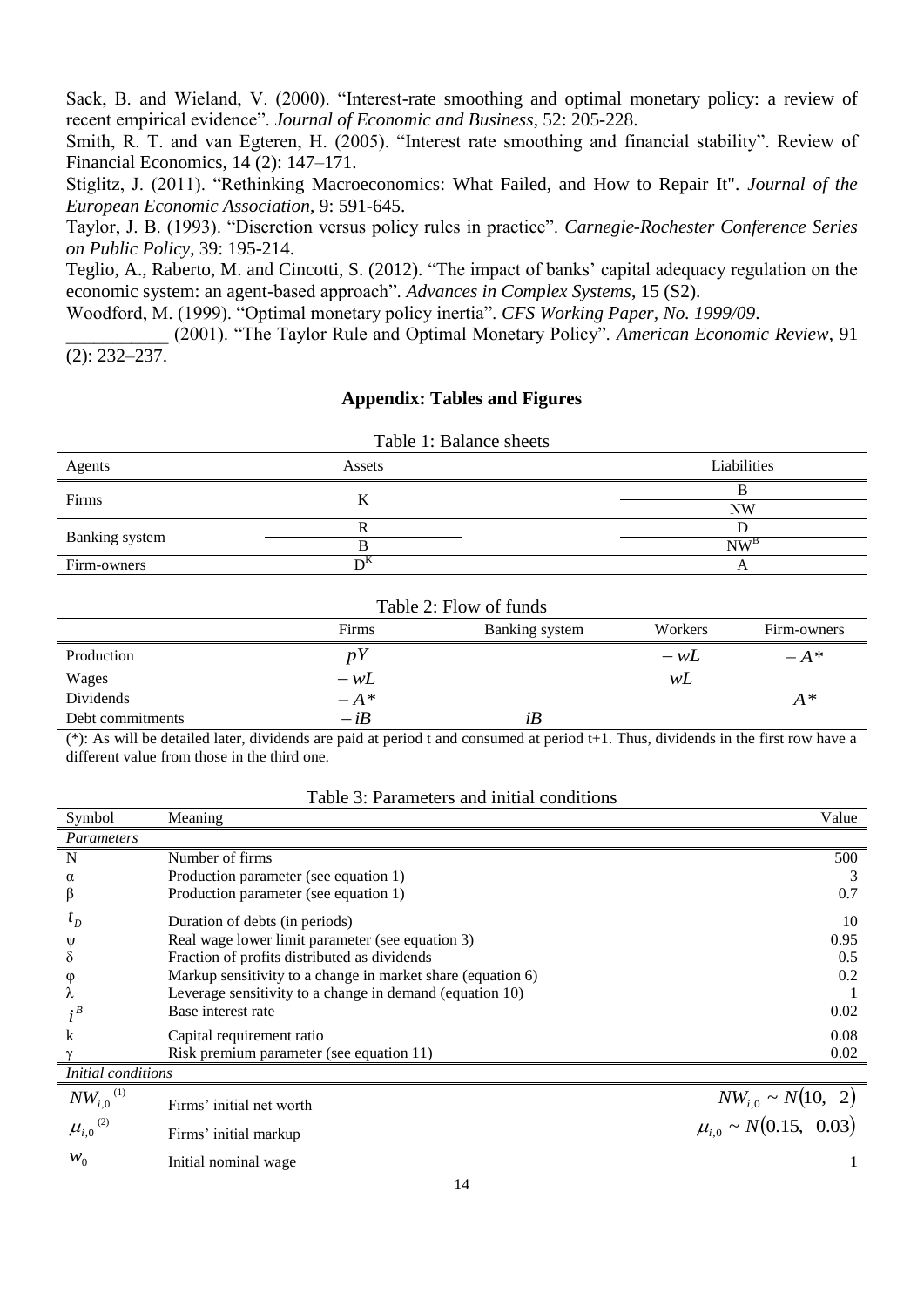$l_{i,0}^*$ Firms' initial leverage target

*i*,0 *s* Firms' initial market share

(1): Initial net worth is never set below 1.

(2): Initial markup is never set below 1%.

| Table 4: Results of simulations, no transient phase |                                    |              |              |                  |                  |                  |
|-----------------------------------------------------|------------------------------------|--------------|--------------|------------------|------------------|------------------|
| $k\backslash i^B$ Rule                              |                                    |              | <b>IRS</b>   | LAW              |                  |                  |
|                                                     | <b>FIR</b>                         | TTR          |              | $\theta_3 = 0.1$ | $\theta_3 = 0.5$ | $\theta_3 = 1.0$ |
| Coefficient of variation of the real output         |                                    |              |              |                  |                  |                  |
| <b>FCR</b>                                          |                                    | $-0.9961***$ | $-0.9342***$ | $-0.9888***$     | $-1.0287***$     | $-0.9888***$     |
| <b>BAS</b>                                          | $-0.0300$                          | $-0.9819***$ | $-0.8998***$ | $-0.9947***$     | $-1.0607***$     | $-1.0582***$     |
| <b>UNB</b>                                          | $-0.1144**$                        | $-0.8941***$ | $-0.8084***$ | $-0.8915***$     | $-0.9908$ ***    | $-1.0264***$     |
| <b>CRS</b>                                          | $-0.1378***$                       | $-0.9063***$ | $-0.8601***$ | $-0.9247***$     | $-1.0431***$     | $-1.0634***$     |
| <b>CGR</b>                                          | 0.0171                             | $-0.9135***$ | $-0.8589***$ | $-0.9327***$     | $-1.0251***$     | $-1.0724***$     |
|                                                     | Coefficient of variation of prices |              |              |                  |                  |                  |
| <b>FCR</b>                                          |                                    | $-0.0129***$ | $-0.0117***$ | $-0.0126***$     | $-0.0129***$     | $-0.0126***$     |
| <b>BAS</b>                                          | $-0.0025**$                        | $-0.0128***$ | $-0.0113***$ | $-0.0125***$     | $-0.0131***$     | $-0.0130***$     |
| <b>UNB</b>                                          | $-0.0036***$                       | $-0.0120***$ | $-0.0109***$ | $-0.0120***$     | $-0.0124***$     | $-0.0125***$     |
| <b>CRS</b>                                          | $-0.0044***$                       | $-0.0120***$ | $-0.0113***$ | $-0.0122***$     | $-0.0130***$     | $-0.0126***$     |
| <b>CGR</b>                                          | 0.0001                             | $-0.0120***$ | $-0.0111***$ | $-0.0125***$     | $-0.0129***$     | $-0.0130***$     |
| Mean bad debt-to-credit                             |                                    |              |              |                  |                  |                  |
| <b>FCR</b>                                          |                                    | $0.1572***$  | 0.0572       | $0.3461***$      | $0.4917***$      | $0.3461***$      |
| <b>BAS</b>                                          | $-0.1128***$                       | $0.2182***$  | 0.1059       | $0.2670***$      | $0.4961***$      | $0.5550***$      |
| <b>UNB</b>                                          | $-0.1450***$                       | $-0.0320$    | $-0.1568***$ | 0.0690           | $0.2323***$      | $0.6327***$      |
| <b>CRS</b>                                          | $-0.1715***$                       | 0.0568       | $-0.1104**$  | $0.1240**$       | $0.4134***$      | $0.7056***$      |
| CGR                                                 | $-0.0780*$                         | 0.0204       | $-0.0807$    | 0.0438           | $0.3843***$      | $0.7633***$      |

Values correspond to the difference between the mean of the combination and that of the baseline case (FCR x FIR). The significance level is set according to the F-test of equality of means. (\*): Significant at 10%. (\*\*): Significant at 5%. (\*\*\*): Significant at 1%.

| $k\backslash i^B$ Rule                      | <b>FIR</b>                         | TTR          | <b>IRS</b>   | LAW              |                  |                  |
|---------------------------------------------|------------------------------------|--------------|--------------|------------------|------------------|------------------|
|                                             |                                    |              |              | $\theta_3 = 0.1$ | $\theta_3 = 0.5$ | $\theta_3 = 1.0$ |
| Coefficient of variation of the real output |                                    |              |              |                  |                  |                  |
| <b>FCR</b>                                  |                                    | $-0.0788*$   | $-0.0753*$   | $-0.0584$        | $-0.0462$        | $-0.0584$        |
| <b>BAS</b>                                  | $-0.0481$                          | $-0.0637$    | $-0.0506$    | $-0.0354$        | $-0.0648$        | $-0.0630$        |
| <b>UNB</b>                                  | 0.0130                             | $-0.1119***$ | $-0.0860**$  | $-0.1180***$     | $-0.0922**$      | $-0.0720*$       |
| <b>CRS</b>                                  | $-0.0395$                          | $-0.0991**$  | $-0.0677$    | $-0.0959**$      | $-0.0569$        | $-0.0458$        |
| <b>CGR</b>                                  | 0.0750                             | $-0.0986**$  | $-0.0745*$   | $-0.0891**$      | $-0.0689*$       | $-0.0517$        |
|                                             | Coefficient of variation of prices |              |              |                  |                  |                  |
| <b>FCR</b>                                  |                                    | $-0.0004$    | $-0.0005$    | $-0.0001$        | 0.0001           | $-0.0001$        |
| <b>BAS</b>                                  | $-0.0004$                          | $-0.0001$    | $-0.0001$    | 0.0004           | 0.0000           | 0.0001           |
| <b>UNB</b>                                  | 0.0007                             | $-0.0009**$  | $-0.0007*$   | $-0.0009**$      | $-0.0005$        | 0.0002           |
| <b>CRS</b>                                  | $-0.0002$                          | $-0.0007*$   | $-0.0006$    | $-0.0007$        | 0.0001           | 0.0006           |
| <b>CGR</b>                                  | 0.0009                             | $-0.0006$    | $-0.0005$    | $-0.0006$        | $-0.0000$        | 0.0003           |
| Mean bad debt-to-credit                     |                                    |              |              |                  |                  |                  |
| <b>FCR</b>                                  |                                    | $-0.0428$    | $-0.1639**$  | 0.1270           | $0.1912**$       | 0.1270           |
| <b>BAS</b>                                  | $-0.1021**$                        | 0.0082       | $-0.0892$    | 0.0495           | $0.2323***$      | $0.2133**$       |
| <b>UNB</b>                                  | $-0.1298***$                       | $-0.2798***$ | $-0.3751***$ | $-0.1727***$     | $-0.0259$        | $0.4712***$      |
| <b>CRS</b>                                  | $-0.1599***$                       | $-0.1707***$ | $-0.3244***$ | $-0.1029**$      | $0.2052***$      | $0.5722***$      |
| <b>CGR</b>                                  | $-0.0912**$                        | $-0.2052***$ | $-0.3118***$ | $-0.1404**$      | $0.2102$ ***     | $0.5746***$      |

Values correspond to the difference between the mean of the combination and that of the baseline case (FCR x FIR). The significance level is set according to the F-test of equality of means. (\*): Significant at 10%. (\*\*): Significant at 5%. (\*\*\*): Significant at 1%.

 $l_{i,0}^* \sim U(0.01, 3)$  $NW_{i,0}/\sum NW_{i,0}$  $k\sum NW_{i,0}$ 

\*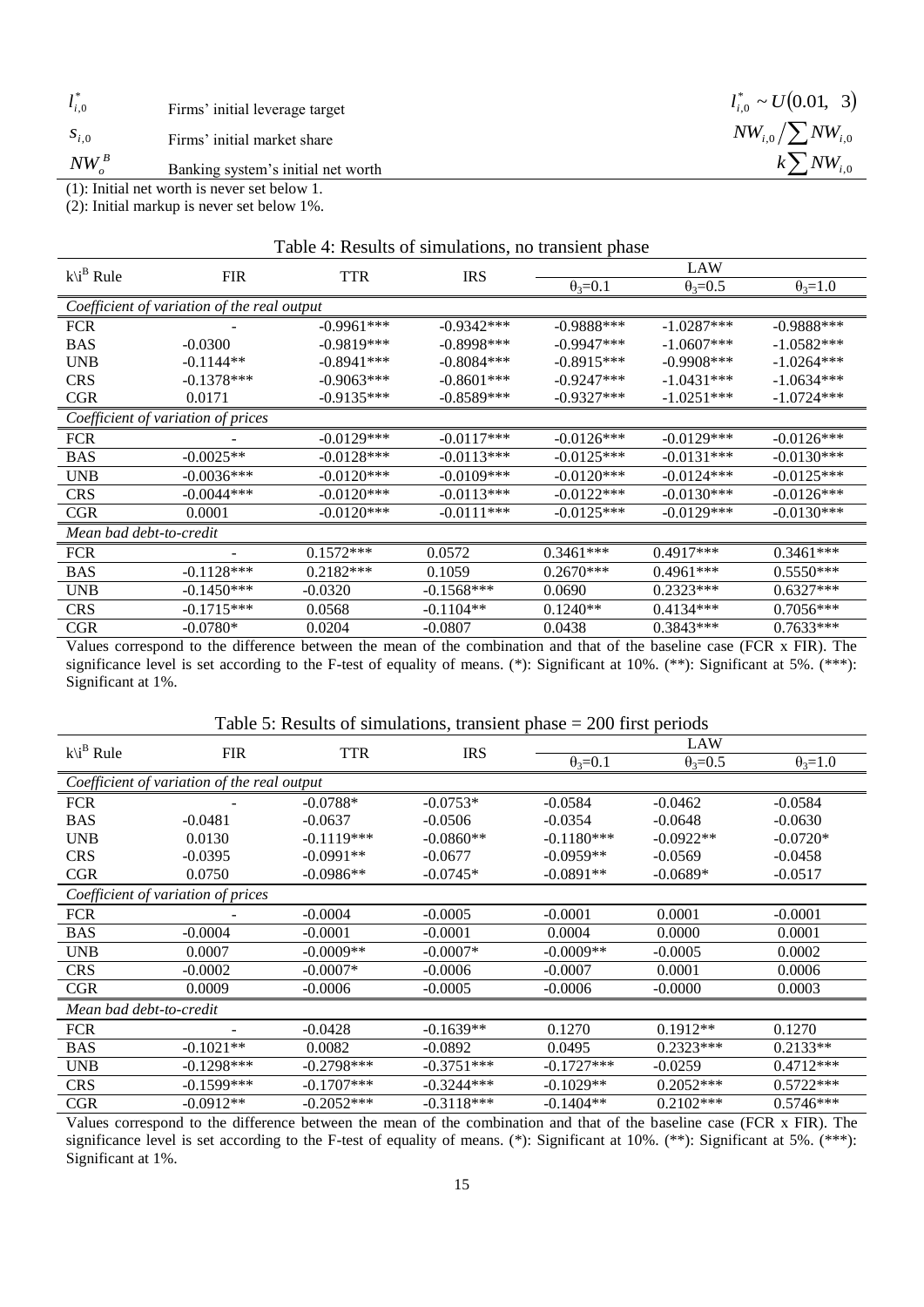| $\theta^{\rm C}$ |        |                         |           |                         |        |                         |  |
|------------------|--------|-------------------------|-----------|-------------------------|--------|-------------------------|--|
| Rule             |        | avg. bad debt-to-credit |           | coeff. var. real output |        | coeff. var. price level |  |
|                  |        | (2                      |           | (2)                     |        | $\left( 2\right)$       |  |
| <b>TTR</b>       | 0.8947 | 0.8165                  | 0.7493    | 0.7398                  | 0.8151 | 0.6211                  |  |
| <b>IRS</b>       | 0.3595 | 0.6608                  | 0.7646    | 0.6102                  | 0.5426 | 0.2395                  |  |
| LAW              | 0.8844 | 0.8783                  | 0.7771    | 0.8917                  | 0.8696 | 0.7891                  |  |
| χ:               |        |                         |           |                         |        |                         |  |
| <b>UNB</b>       | 0.9307 | 0.9711                  | 0.3425    | 0.3738                  | 0.3857 | 0.9089                  |  |
| <b>CRS</b>       | 0.9215 | 0.9514                  | $-0.0453$ | 0.4919                  | 0.2486 | 0.9831                  |  |
| <b>CGR</b>       | 0.9695 | 0.9667                  | 0.6980    | 0.6188                  | 0.8547 | 0.9491                  |  |

Table 6: Adjusted  $R^2$  of regressions

(1): Transient phase. (2): No transient phase.



Figure 1: Left-hand side, from top-down: Real output and nominal credit-to-nominal output ratio. Right-hand side: the same variables in detail, considering a narrower time window.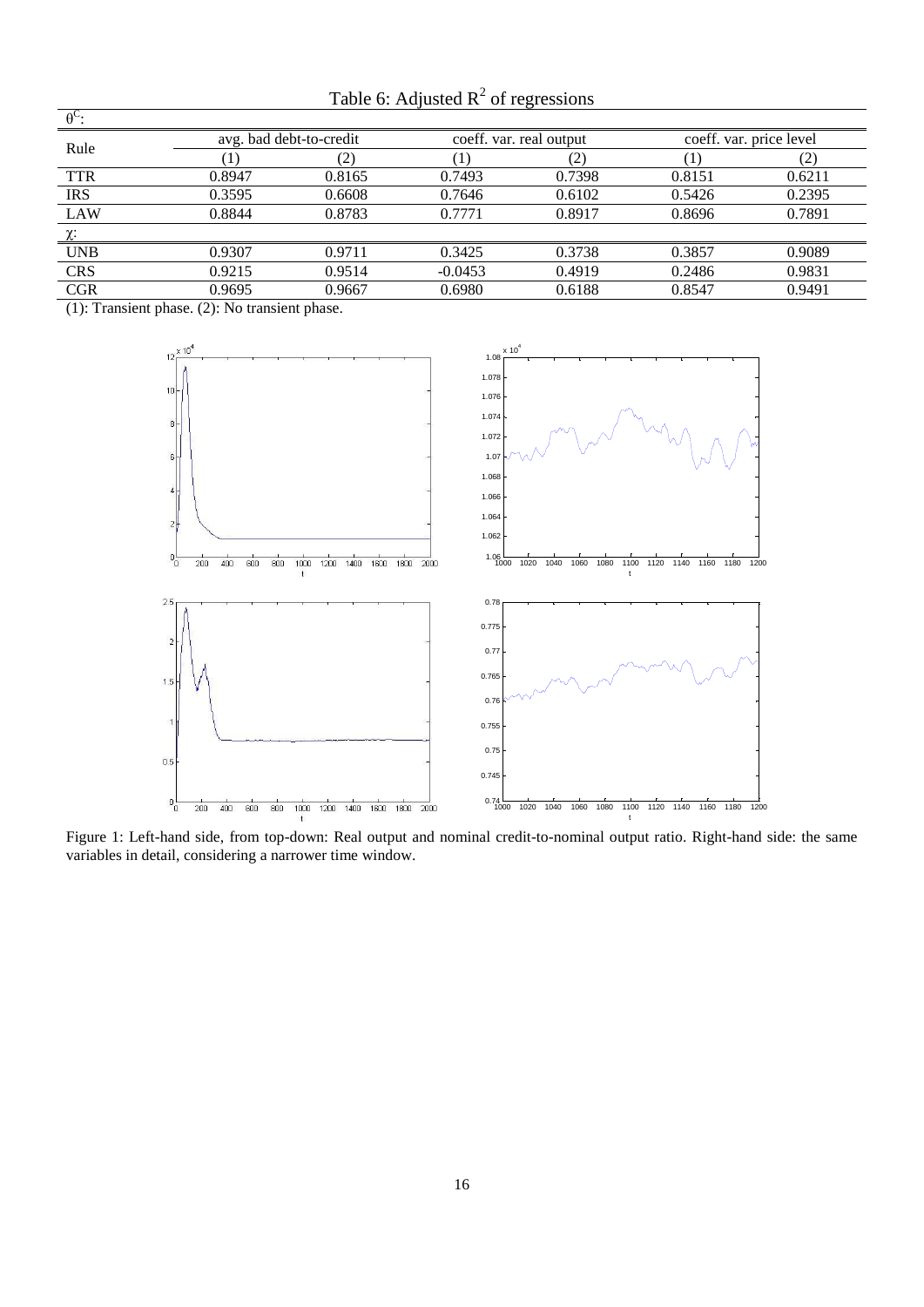

Figure 2: Left-hand side, from top-down: Price level and leverage. Right-hand side: the same variables in detail, considering a narrower time window.



Figure 3: Above: Standard-deviation of firms' net worth (left) and markup (right). Below: Herfindahl-Hirschman Index of firms' net worth (left) and real output (right).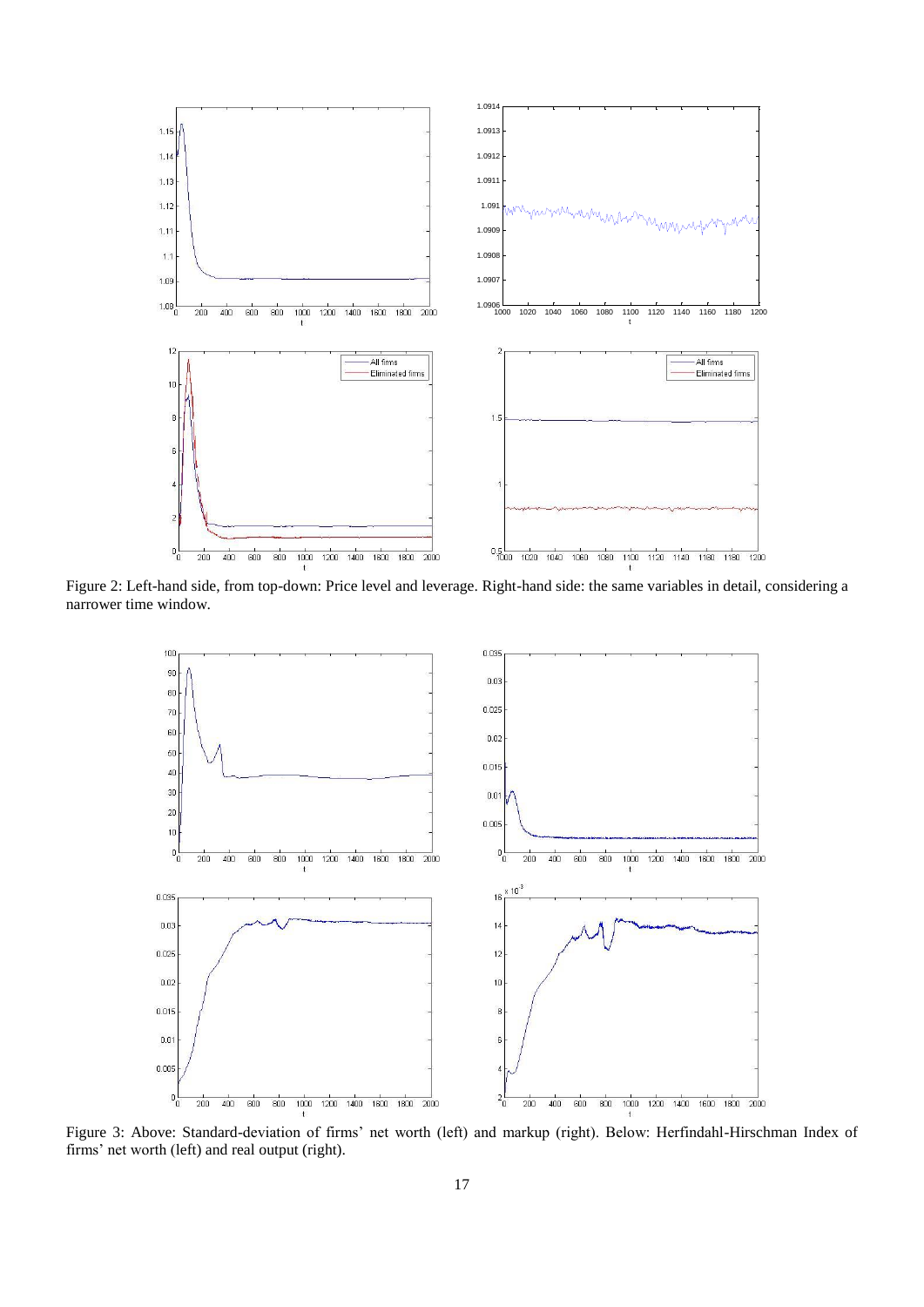

Figure 4: Bad debt as a percentage of total credit (top-left), number of eliminated firms per period (top-right), inventories over output (down-left) and average age of eliminated firms (down-right).



Figure 5: Aggregate real output (up-left), price level (up-right), bad debt-to-total credit (down-left) and leverage (down-right) for various levels of  $\Delta r$ . Obs.: the variables are normalized to coincide at t=1,000.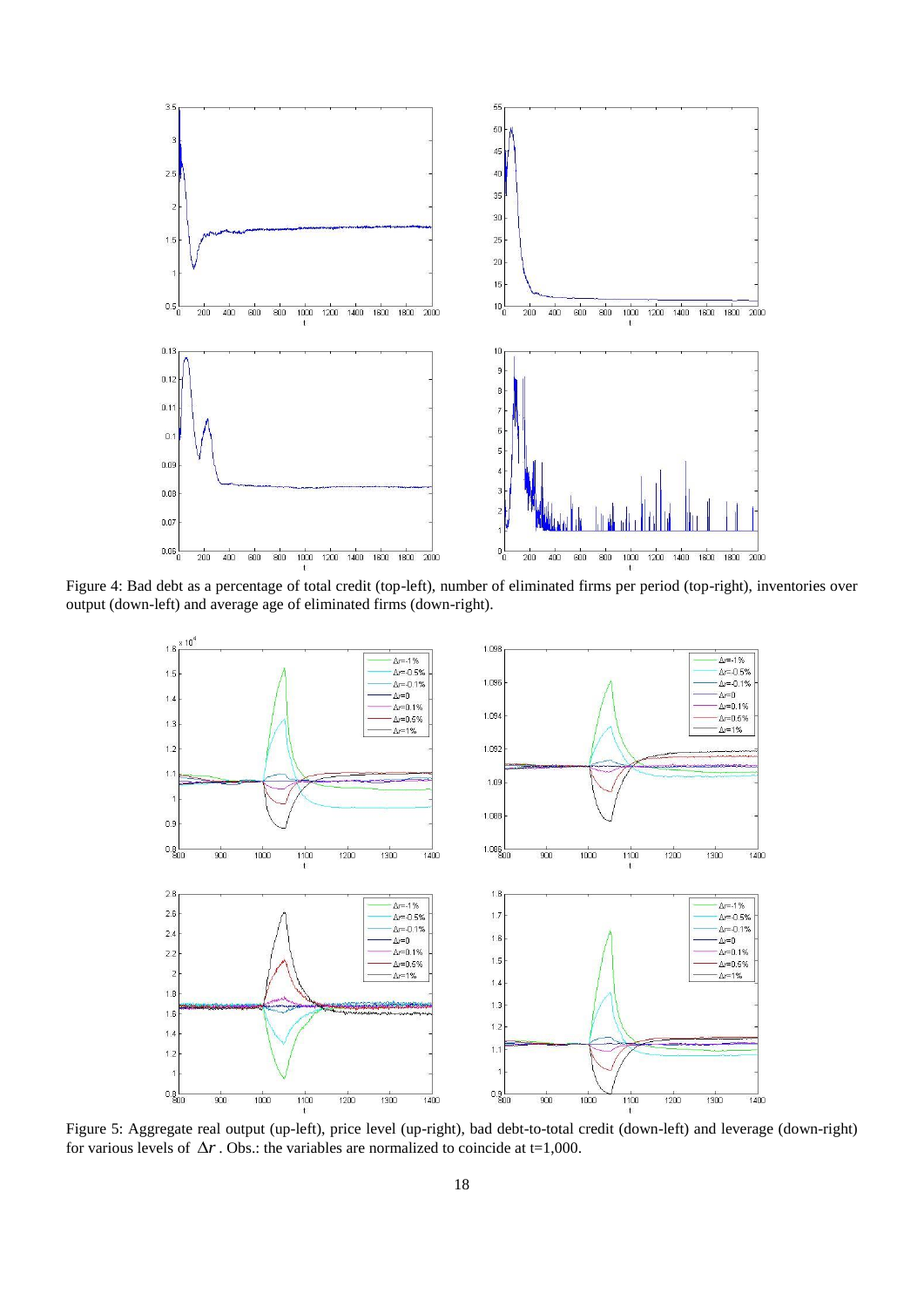

Figure 6: Left: average bad debt-to-credit (top), coefficient of variation of the real output (middle) and coefficient of variation of the price level (down) as functions of  $\theta^C$  considering a transient phase comprised by the 200 first periods. Right: the same variables in the no transient period case.